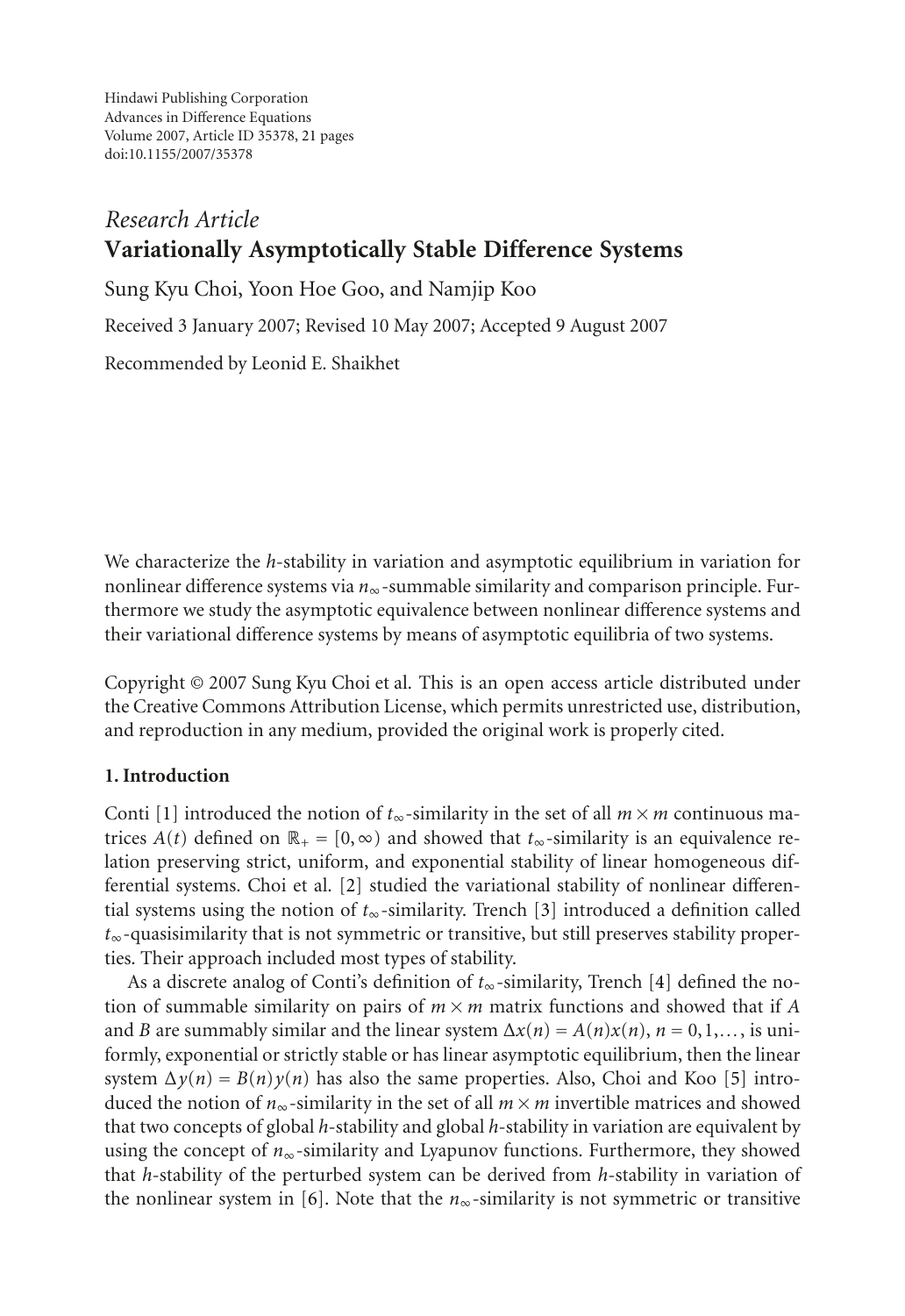relation but still preserves *h*-stability which included the most types of stability. For the variational stability in difference systems, see [\[6](#page-19-6)]. Also, see [\[7](#page-19-7)[–9\]](#page-19-8) for the asymptotic property of difference systems and Volterra difference systems, respectively.

In this paper, we study the variational stability for nonlinear difference systems using the notion of  $n_{\infty}$ -summable similarity and show that asymptotic equilibrium for linear difference system is preserved by *n*∞-summable similarity. Furthermore, we obtain the asymptotic equivalence between nonlinear difference system and its variational difference system using the comparison principle and asymptotic equilibria.

## **2. Preliminaries**

Let  $\mathbb{N}(n_0) = \{n_0, n_0 + 1, \ldots, n_0 + k, \ldots\}$ , where  $n_0$  is a nonnegative integer and  $\mathbb{R}^m$  the *m*-dimensional real Euclidean space. We consider the nonlinear difference system

<span id="page-1-0"></span>
$$
x(n+1) = f(n, x(n)),
$$
\n(2.1)

where  $f : \mathbb{N}(n_0) \times \mathbb{R}^m \to \mathbb{R}^m$ , and  $f(n,0) = 0$ . We assume that  $f_x = \frac{\partial f}{\partial x}$  exists and is continuous and invertible on  $\mathbb{N}(n_0) \times \mathbb{R}^m$ . Let  $x(n) = x(n, n_0, x_0)$  be the unique solution of [\(2.1\)](#page-1-0) satisfying the initial condition  $x(n_0, n_0, x_0) = x_0$ . Also, we consider its associated variational systems

<span id="page-1-2"></span><span id="page-1-1"></span>
$$
\nu(n+1) = f_x(n,0)\nu(n),
$$
\n(2.2)

$$
z(n+1) = f_x(n, x(n, n_0, x_0)) z(n).
$$
 (2.3)

The fundamental matrix solution  $\Phi(n, n_0, 0)$  of [\(2.2\)](#page-1-1) is given by

$$
\Phi(n, n_0, 0) = \frac{\partial x(n, n_0, 0)}{\partial x_0} \tag{2.4}
$$

and the fundamental matrix solution  $\Phi(n, n_0, x_0)$  of [\(2.3\)](#page-1-2) is given by Lakshmikantham and Trigiante [\[10](#page-19-9)],

$$
\Phi(n, n_0, x_0) = \frac{\partial x(n, n_0, x_0)}{\partial x_0}.
$$
\n(2.5)

The symbol |·| will be used to denote any convenient vector norm in <sup>R</sup>*m*. <sup>Δ</sup> is the forward difference operator with unit spacing, that is,  $\Delta u(n) = u(n+1) - u(n)$ . Let  $V : N(n_0) \times$  $\mathbb{R}^m \to \mathbb{R}_+$  be a function with  $V(n,0) = 0$ , for all  $n \ge n_0$ , and continuous with respect to the second argument. We denote the total difference of the function *V* along the solutions *x* of [\(2.1\)](#page-1-0) by

$$
\Delta V_{(2,1)}(n,x) = V(n+1,x(n+1,n,x)) - V(n,x(n,n,x)). \tag{2.6}
$$

When we study the asymptotic stability, it is not easy to work with nonexponential types of stability. Medina and Pinto [\[11](#page-19-10)[–13](#page-19-11)] extended the study of exponential stability to a variety of reasonable systems called *h*-systems. They introduced the notion of *h*-stability for difference systems as well as for differential systems. To study the various stability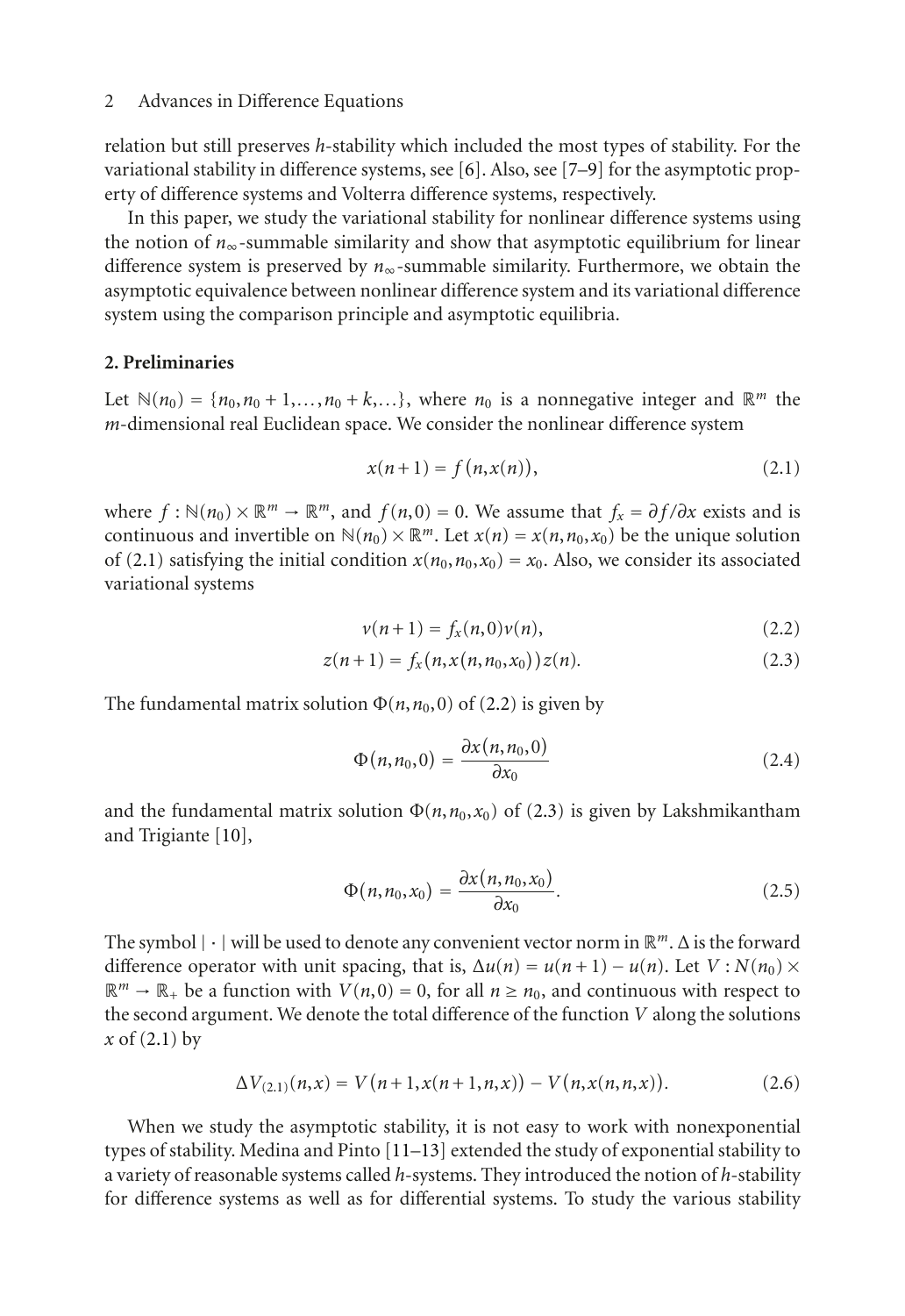notions of nonlinear difference systems, the comparison principle [\[10\]](#page-19-9) and the variation of constants formula by Agarwal [\[14](#page-19-12), [15\]](#page-19-13) play a fundamental role.

Now, we recall some definitions of stability notions in [\[12](#page-19-14)[–14](#page-19-12)].

*Definition 2.1.* The zero solution of system [\(2.1\)](#page-1-0) (or system [\(2.1\)](#page-1-0)) is said to be

(SS) *strongly stable* if for each  $\varepsilon > 0$ , there is a corresponding  $\delta = \delta(\varepsilon) > 0$  such that any solution  $x(n, n_0, x_0)$  of system [\(2.1\)](#page-1-0) which satisfies the inequality  $|x(n_1, n_0, x_0)| < \delta$ for some *n*<sub>1</sub> ≥ *n*<sub>0</sub> exists and satisfies the inequality  $|x(n, n_0, x_0)| < ε$ , for all *n* ∈ N(*n*<sub>0</sub>).

*Definition 2.2.* Linear system [\(2.1\)](#page-1-0) with  $f(n,x(n)) = A(n)x(n)$  is said to be

(RS) *restrictively stable* if it is stable and its adjoint system  $y(n) = A<sup>T</sup>(n)y(n+1)$  is also stable.

Strong stability implies uniform stability which, in turn, leads to stability. For linear homogeneous systems, restrictive stability and strong stability are equivalent. Thus restrictive stability implies uniform stability which, in turn, gives stability [\[14](#page-19-12)].

<span id="page-2-0"></span>*Definition 2.3.* System [\(2.1\)](#page-1-0) is called an *h-system* if there exist a positive function  $h: \mathbb{N}(n_0) \to \mathbb{R}$  and a constant  $c \geq 1$ , such that

$$
|x(n, n_0, x_0)| \le c |x_0| h(n) h^{-1}(n_0), \quad n \ge n_0
$$
 (2.7)

for  $|x_0|$  small enough (here  $h^{-1}(n) = 1/h(n)$ ).

Moreover, system [\(2.1\)](#page-1-0) is said to be

(hS) *h-stable* if *h* is a bounded function in the definition of *h*-system,

(GhS) *globally h*-stable if system [\(2.1\)](#page-1-0) is hS for every  $x_0 \in D$ , where  $D \subset \mathbb{R}^m$  is a region which includes the origin,

(hSV) *h-stable in variation* if system [\(2.3\)](#page-1-2) is hS,

(GhSV) *globally h-stable in variation* if system [\(2.3\)](#page-1-2) is GhS.

The various notions about *h*-stability given by [Definition 2.3](#page-2-0) include several types of known stability properties such as uniform stability, uniform Lipschitz stability, and exponential asymptotic stability. See [\[5,](#page-19-5) [11](#page-19-10)[–13](#page-19-11)].

*Definition 2.4.* One says that [\(2.1\)](#page-1-0) has *asymptotic equilibrium* if

(i) there exist  $\xi \in \mathbb{R}^m$  and  $r > 0$  such that any solution  $x(n, n_0, x_0)$  of [\(2.1\)](#page-1-0) with  $|x_0| < r$  satisfies

<span id="page-2-1"></span>
$$
x(n) = \xi + o(1) \quad \text{as } n \longrightarrow \infty,
$$
 (2.8)

(ii) corresponding to each  $\xi \in \mathbb{R}^m$ , there exists a solution of [\(2.1\)](#page-1-0) satisfying [\(2.8\)](#page-2-1), and [\(2.1\)](#page-1-0) has *asymptotic equilibrium in variation* if system [\(2.3\)](#page-1-2) has asymptotic equilibrium.

Two difference systems  $x(n+1) = f(n,x(n))$  and  $y(n+1) = g(n,y(n))$  are said to be *asymptotically equivalent* if, for every solution  $x(n)$ , there exists a solution  $y(n)$  such that

$$
x(n) = y(n) + o(1) \quad \text{as } n \longrightarrow \infty,
$$
 (2.9)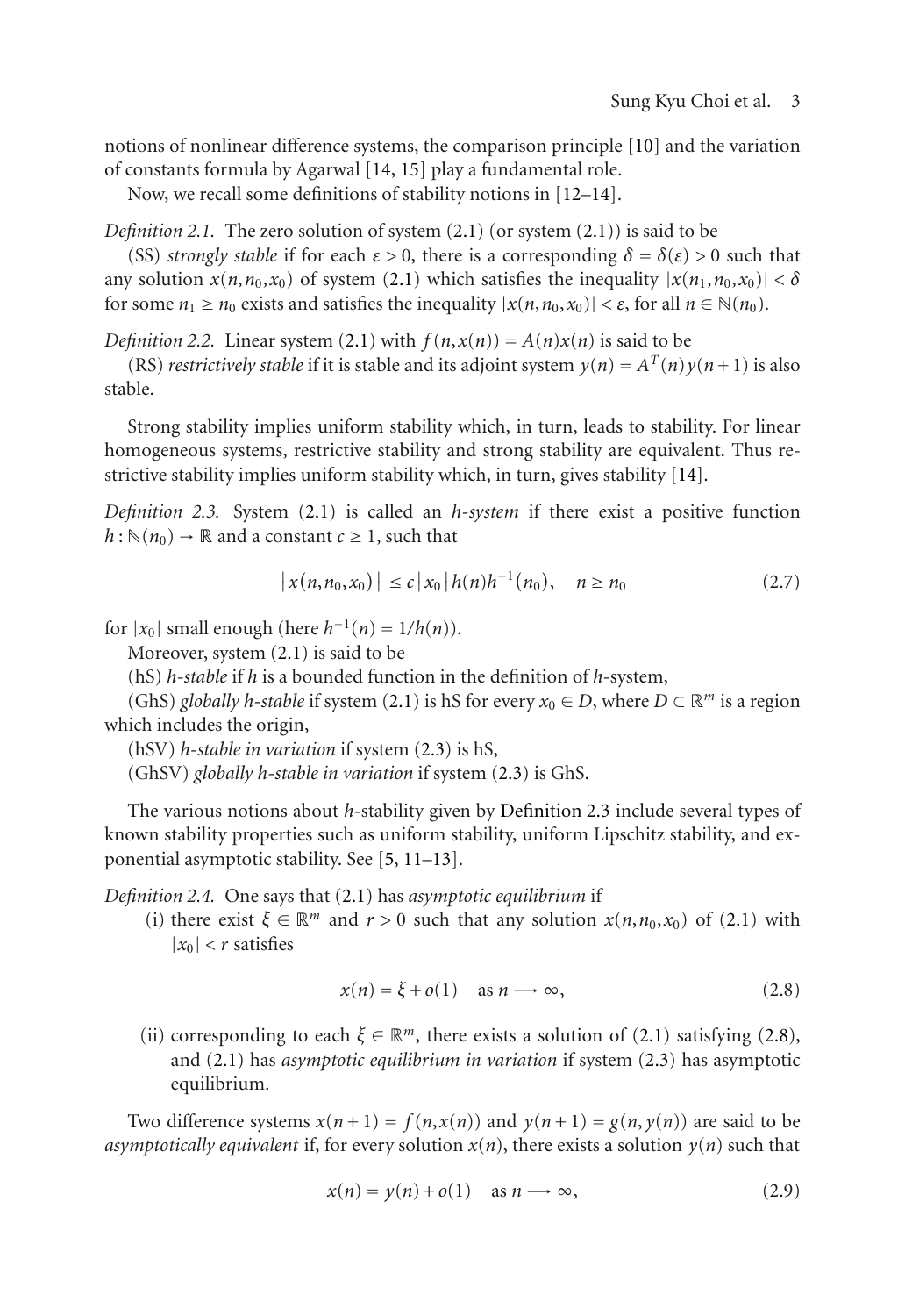and conversely, for every solution  $y(n)$ , there exists a solution  $x(n)$  such that the above asymptotic relation holds.

The problem of asymptotic equivalence in difference equations has been initiated by H. Poincaré (1885) and O. Perron (1921), and it shows an asymptotic relationship between equations. In [\[16](#page-20-0)], Pinto studied asymptotic equivalence between difference systems by using the concept of dichotomy. Also, Medina and Pinto in [\[17\]](#page-20-1) investigated this problem by replacing the dichotomy conditions and the Lipschitz condition by a global domination of the fundamental matrix of the linear difference system and a general majoration on the perturbing term, respectively. Moreover, Medina in [\[18](#page-20-2)] established asymptotic equivalence by using the general discrete inequality combined with the Schauder's fixed point theorem. Also, Galescu and Talpalaru [\[8\]](#page-19-15), Morchało [\[19](#page-20-3)], and Zafer [\[20\]](#page-20-4) studied the asymptotic equivalence for difference systems.

Conti [\[1](#page-19-1)] defined two  $m \times m$  matrix functions *A* and *B* on  $\mathbb{R}_+$  to be  $t_{\infty}$ -similar if there is an  $m \times m$  matrix function *S* defined on  $\mathbb{R}_+$  such that  $S'(t)$  is continuous,  $S(t)$  and  $S^{-1}(t)$ are bounded on  $\mathbb{R}_+$ , and

$$
\int_0^\infty |S' + SB - AS| dt < \infty. \tag{2.10}
$$

Now, we introduce the notion of  $n_{\infty}$ -summable similarity which is the corresponding *t*∞-similarity for the discrete case.

Let  $\mathfrak{M}$  denote the set of all  $m \times m$  invertible matrix-valued functions defined on  $\mathbb{N}(n_0)$ and let  $\mathfrak S$  be the subset of  $\mathfrak M$  consisting of those nonsingular bounded matrix-valued functions *S* such that  $S^{-1}(n)$  is also bounded.

*Definition 2.5.* A matrix-valued function  $A \in \mathfrak{M}$  is  $n_{\infty}$ -summably similar to a matrixvalued function  $B \in \mathfrak{M}$  if there exists an  $m \times m$  matrix  $F(n)$  absolutely summable over  $\mathbb{N}(n_0)$ , that is,

$$
\sum_{l=n_0}^{\infty} |F(l)| < \infty,\tag{2.11}
$$

such that

<span id="page-3-0"></span>
$$
S(n+1)B(n) - A(n)S(n) = F(n)
$$
\n(2.12)

for some  $S \in \mathfrak{S}$ .

*Example 2.6.* Let *A* and *B* be matrix-valued functions defined on  $\mathbb{N}(0)$  by

$$
A(n) = \begin{pmatrix} e^{-n} & 0 \\ 0 & 1 \end{pmatrix}, \qquad B(n) = \begin{pmatrix} \frac{e^{-n}}{2\sqrt{2}} & 0 \\ 0 & 1 \end{pmatrix}.
$$
 (2.13)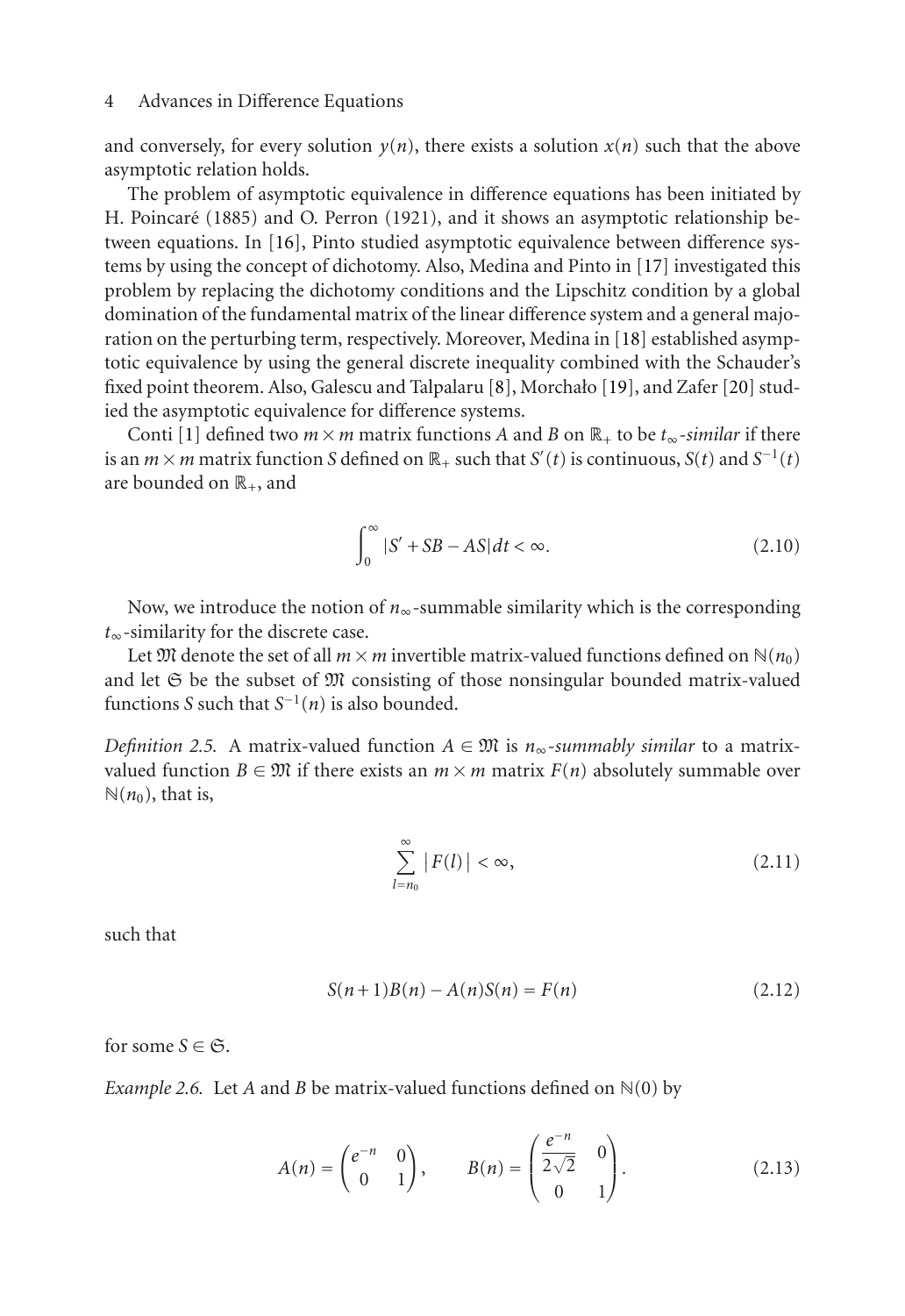If we put

$$
S(n) = \begin{pmatrix} \frac{2 + \sum_{l=0}^{n-2} e^{-l(l+1)}}{2 + \sum_{l=0}^{n-3} e^{-l(l+1)}} & 0\\ 0 & 1 \end{pmatrix}, \quad n \in \mathbb{N}(0),
$$
 (2.14)

where  $\sum_{l=0}^{-3} = \sum_{l=0}^{-2} = -1$  and  $\sum_{l=0}^{-1} = 0$ , then *S*(*n*) and *S*<sup>-1</sup>(*n*) are bounded nonsingular matrices.

Moreover, we have

$$
S(n+1)B(n) - A(n)S(n)
$$
  
=  $\begin{pmatrix} \frac{2+\sum_{l=0}^{n-1}e^{-l(l+1)}}{2+\sum_{l=0}^{n-2}e^{-l(l+1)}} & 0\\ 0 & 1 \end{pmatrix} \begin{pmatrix} \frac{e^{-n}}{2\sqrt{2}} & 0\\ 0 & 1 \end{pmatrix} - \begin{pmatrix} e^{-n} & 0\\ 0 & 1 \end{pmatrix} \begin{pmatrix} \frac{2+\sum_{l=0}^{n-2}e^{-l(l+1)}}{2+\sum_{l=0}^{n-3}e^{-l(l+1)}} & 0\\ 0 & 1 \end{pmatrix}$   
=  $\begin{pmatrix} p(n) & 0\\ 0 & 0 \end{pmatrix} = F(n),$  (2.15)

where

$$
p(n) = \left(\frac{2 + \sum_{l=0}^{n-1} e^{-l(l+1)}}{2 + \sum_{l=0}^{n-2} e^{-l(l+1)}}\right) \frac{e^{-n}}{2\sqrt{2}} - \left(\frac{2 + \sum_{l=0}^{n-2} e^{-l(l+1)}}{2 + \sum_{l=0}^{n-3} e^{-l(l+1)}}\right) e^{-n},
$$
  
(2.16)

Thus we have

$$
\sum_{n=0}^{\infty} |F(n)| \le \sum_{n=0}^{\infty} e^{-n} \left| \left( 1 + \frac{e^{-n(n-1)}}{2 + \sum_{l=0}^{n-2} e^{-l(l+1)}} \right) - \left( 1 + \frac{e^{-(n-1)(n-2)}}{2 + \sum_{l=0}^{n-3} e^{-l(l+1)}} \right) \right|
$$
\n
$$
\le \sum_{n=0}^{\infty} e^{-n^2} + \sum_{n=0}^{\infty} e^{-n(n-2)} < \infty.
$$
\n(2.17)

This implies that *A* and *B* are *n*∞-summably similar.

*Remark 2.7.* We can easily show that the  $n_{\infty}$ -summable similarity is an equivalence relation by the same method of Trench in [\[4\]](#page-19-4). Also if *A* and *B* are *n*∞-summably similar with *F*(*n*) = 0, then we say that they are *kinematically similar*.

## **3.** *h***-stability in variation for nonlinear difference systems**

For the linear difference systems, Medina and Pinto [\[13](#page-19-11)] showed that

$$
GhSV \Longleftrightarrow GhS \Longleftrightarrow hSV. \tag{3.1}
$$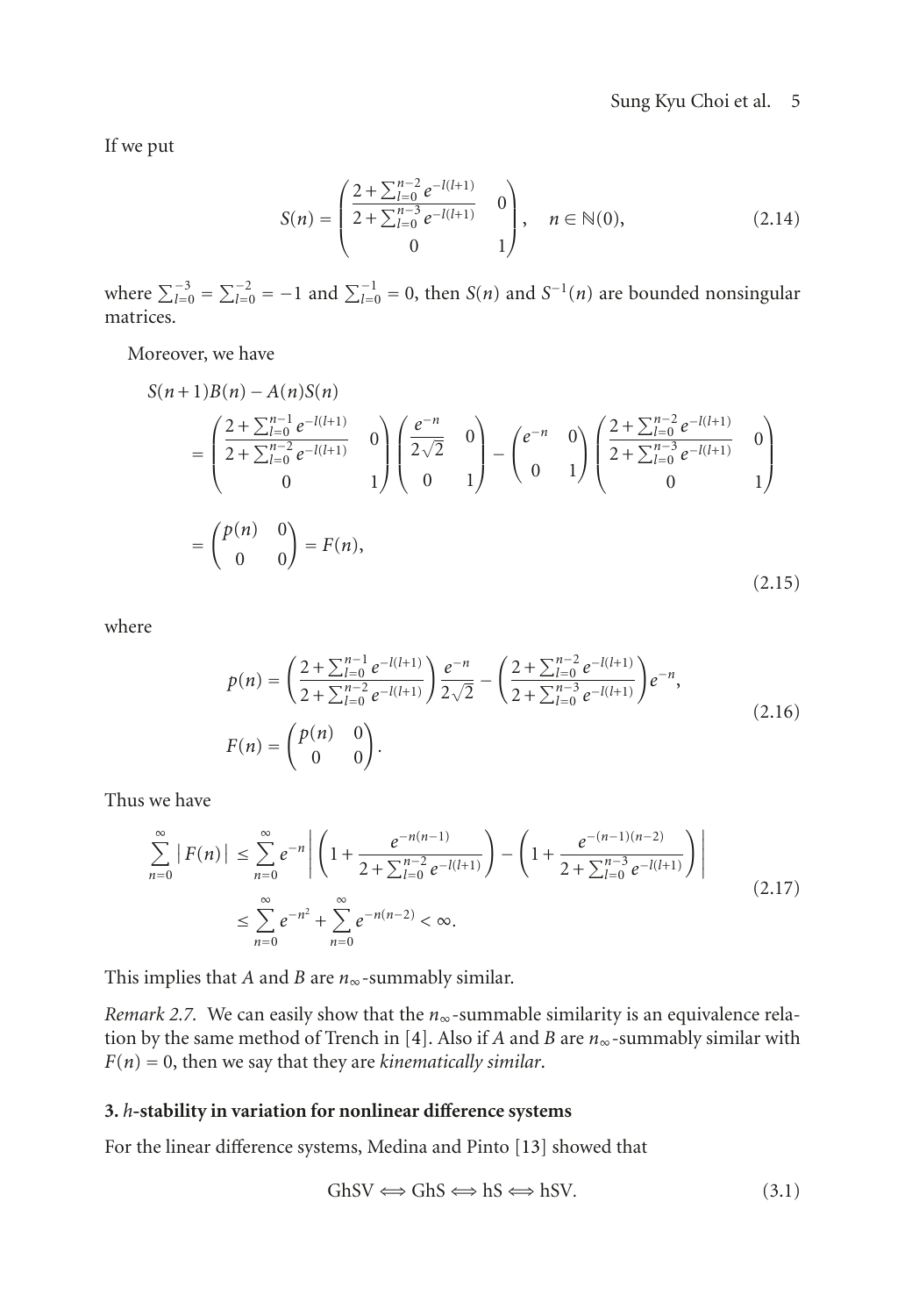Also, the associated variational system inherits the property of hS from the original nonlinear system. That is, [\(2.2\)](#page-1-1) is hS when [\(2.1\)](#page-1-0) is hS in [\[13,](#page-19-11) Theorem 2]. Our purpose is to characterize the global stability in variation via *n*∞-summable similarity and Lyapunov functions. To do this, we need the following lemmas.

<span id="page-5-3"></span>Lemma 3.1 [\[13\]](#page-19-11). *The linear difference system*

$$
y(n+1) = A(n)y(n)
$$
,  $y(n_0) = y_0$ , (3.2)

*where*  $A(n)$  *is an*  $m \times m$  *matrix, is an h-system if and only if there exist a constant*  $c \ge 1$  *and a positive function h defined on*  $\mathbb{N}(n_0)$  *such that for every*  $y_0 \in \mathbb{R}^m$ *,* 

<span id="page-5-2"></span><span id="page-5-0"></span>
$$
|\Phi(n, n_0, y_0)| \le ch(n)h^{-1}(n_0), \qquad (3.3)
$$

<span id="page-5-4"></span>*for*  $n \geq n_0$ *, where*  $\Phi$  *is a fundamental matrix solution of [\(3.2\)](#page-5-0).* 

Lemma 3.2. *If two matrix-valued functions A and B in the set* M *are n*∞*-summably similar, then for*  $n \geq n_0$ *, one has* 

$$
X^{-1}(n)S(n)Y(n) = X^{-1}(n_0)S(n_0)Y(n_0) + \sum_{l=n_0}^{n-1} X^{-1}(l+1)F(l)Y(l),
$$
 (3.4)

*where X and Y are fundamental matrix solutions of the linear homogeneous difference system [\(3.2\)](#page-5-0) with the coefficient matrix functions A*(*n*) *and B*(*n*)*, respectively.*

*Proof.* Note that  $A(n) = X(n+1)X^{-1}(n)$  and  $B(n) = Y(n+1)Y^{-1}(n)$ . Since *A* and *B* are  $n_{\infty}$ -summably simliar, we can rewrite [\(2.12\)](#page-3-0) as

$$
F(n) = S(n+1)Y(n+1)Y^{-1}(n) - X(n+1)X^{-1}(n)S(n),
$$
\n(3.5)

for some  $S \in \mathfrak{S}$  and  $m \times m$  matrix  $F(n)$  with an absolutely summable property over  $\mathbb{N}(n_0)$ . Thus we easily obtain

$$
X^{-1}(n+1)F(n)Y(n)
$$
  
=  $X^{-1}(n+1)S(n+1)Y(n+1) - X^{-1}(n)S(n)Y(n) = \Delta(X^{-1}(n)S(n)Y(n)).$  (3.6)

Summing this difference equation [\(3.6\)](#page-5-1) from *l* = *n*<sub>0</sub> to *l* = *n* − 1 yields the difference equation (3.4). This completes the proof.  $\Box$ tion [\(3.4\)](#page-5-2). This completes the proof. -

<span id="page-5-5"></span>LEMMA 3.3. Assume that  $f_x(n,0)$  is  $n_\infty$ -summably similar to  $f_x(n,x(n,n_0,x_0))$  for  $n \geq n_0 \geq$  $0$  *and*  $|x_0| \leq \delta$  for some constant  $\delta > 0$  *and*  $\sum_{n=n_0}^{\infty} (h(n)/h(n+1)) |F(n)| < \infty$ . Then [\(2.3\)](#page-1-2) is *an h*-system provided [\(2.2\)](#page-1-1) *is an h-system with the positive function*  $h(n)$  *defined on*  $\mathbb{N}(n_0)$ *.* 

*Proof.* It follows from [Lemma 3.1](#page-5-3) that there exist a constant  $c \geq 1$  and a positive function *h* defined on  $\mathbb{N}(n_0)$  such that for every  $x_0 \in \mathbb{R}^m$ ,

<span id="page-5-1"></span>
$$
|\Phi(n, n_0, 0)| \le ch(n)h^{-1}(n_0)
$$
\n(3.7)

for all  $n \ge n_0 \ge 0$ , where  $\Phi(n, n_0, 0)$  is a fundamental matrix solution of [\(2.2\)](#page-1-1). Let  $\Phi(n, n_0, 0)$ *x*<sub>0</sub>) denote a fundamental matrix solution of [\(2.3\)](#page-1-2). Since  $\Phi(n, n_0, 0)$  and  $\Phi(n, n_0, x_0)$  are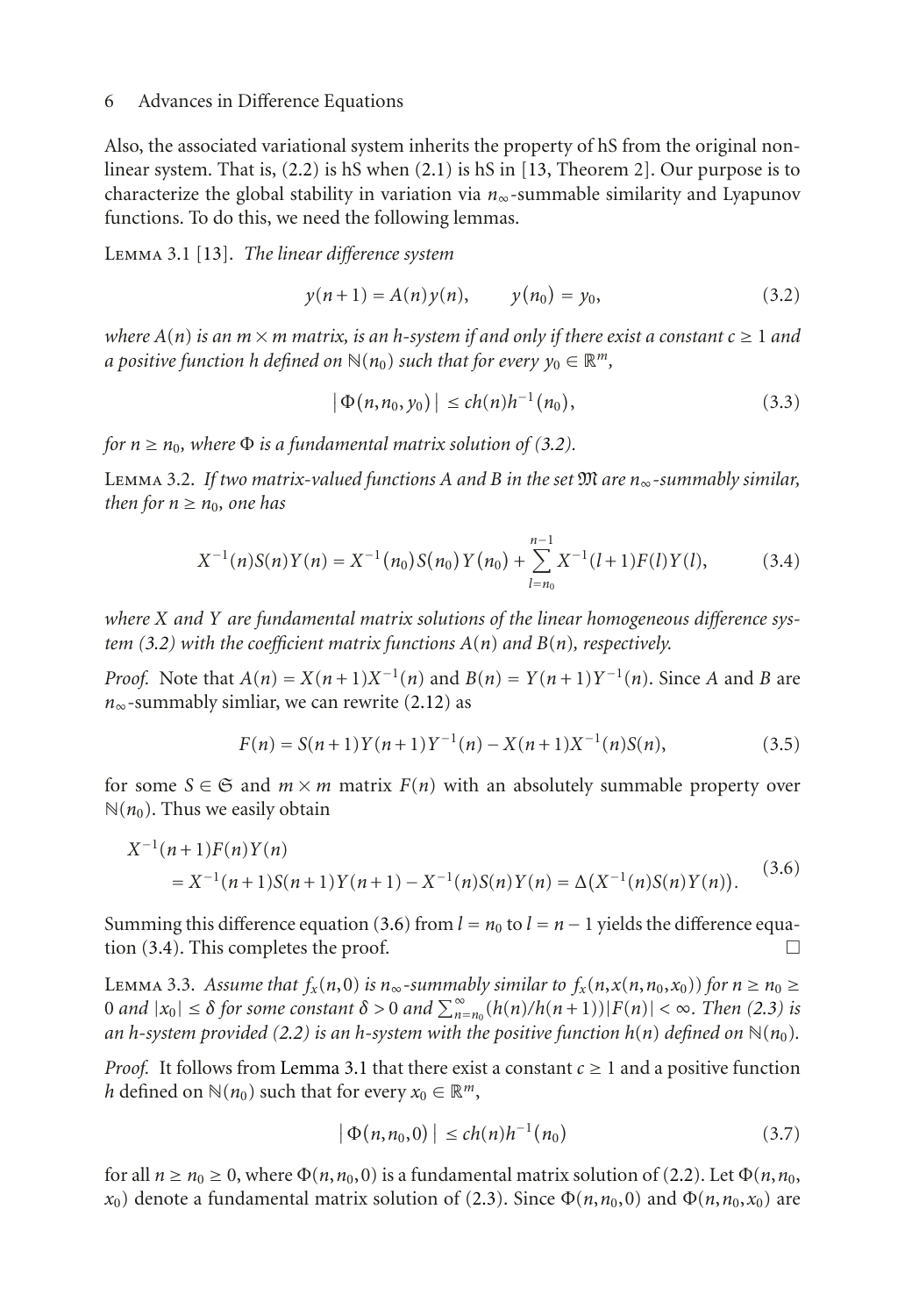fundamental matrix solutions of the variational systems [\(2.2\)](#page-1-1) and [\(2.3\)](#page-1-2), respectively, they satisfy

$$
\Phi(n+1, n_0, 0) = f_x(n, 0)\Phi(n, n_0, 0),
$$
  
\n
$$
\Phi(n+1, n_0, x_0) = f_x(n, x(n))\Phi(n, n_0, x_0).
$$
\n(3.8)

Note that

$$
\Phi(n, n_0, x_0) = \Phi(n, l, x(l, n_0, x_0)) \Phi(l, n_0, x_0)
$$
\n(3.9)

for all  $n \ge n_0 \ge 0$ . Then we have

$$
\Phi(n,n_0,x_0) = S^{-1}(n) \bigg[ \Phi(n,n_0,0) S(n_0) + \sum_{l=n_0}^{n-1} \Phi(n,l+1,0) F(l) \Phi(l,n_0,x_0) \bigg], \qquad (3.10)
$$

in view of [Lemma 3.2.](#page-5-4) Then, from [Lemma 3.1](#page-5-3) and the boundedness of  $S(n)$  and  $S^{-1}(n)$ , there are positive constants  $c_1$  and  $c_2$  such that

$$
|\Phi(n,n_0,x_0)| \leq c_1 c_2 h(n) h^{-1}(n_0) + c_1 c_2 \sum_{l=n_0}^{n-1} h(n) h^{-1}(l+1) |F(l)| |\Phi(l,n_0,x_0)|. \quad (3.11)
$$

It follows that

$$
\left| \Phi(n, n_0, x_0) \left| h^{-1}(n) \le c_1 c_2 h^{-1}(n_0) + c_1 c_2 \sum_{l=n_0}^{n-1} \frac{h(l)}{h(l+1)} \left| F(l) \left| h^{-1}(l) \right| \Phi(l, n_0, x_0) \right| \right| \tag{3.12}
$$

Applying the discrete Bellman's inequality [\[14\]](#page-19-12), we have

$$
|\Phi(n, n_0, x_0)| \le dh(n)h^{-1}(n_0) \prod_{l=n_0}^{n-1} \left(1 + \frac{h(l)}{h(l+1)} |F(l)|\right)
$$
  
\n
$$
\le dh(n)h^{-1}(n_0) \exp\left(\sum_{l=n_0}^{n-1} \frac{h(l)}{h(l+1)} |F(l)|\right)
$$
  
\n
$$
\le ch(n)h^{-1}(n_0), \qquad (3.13)
$$

where  $c = d \exp(\sum_{l=n_0}^{\infty} (h(l)/h(l+1)) |F(l)|)$  and  $d = c_1 c_2$ .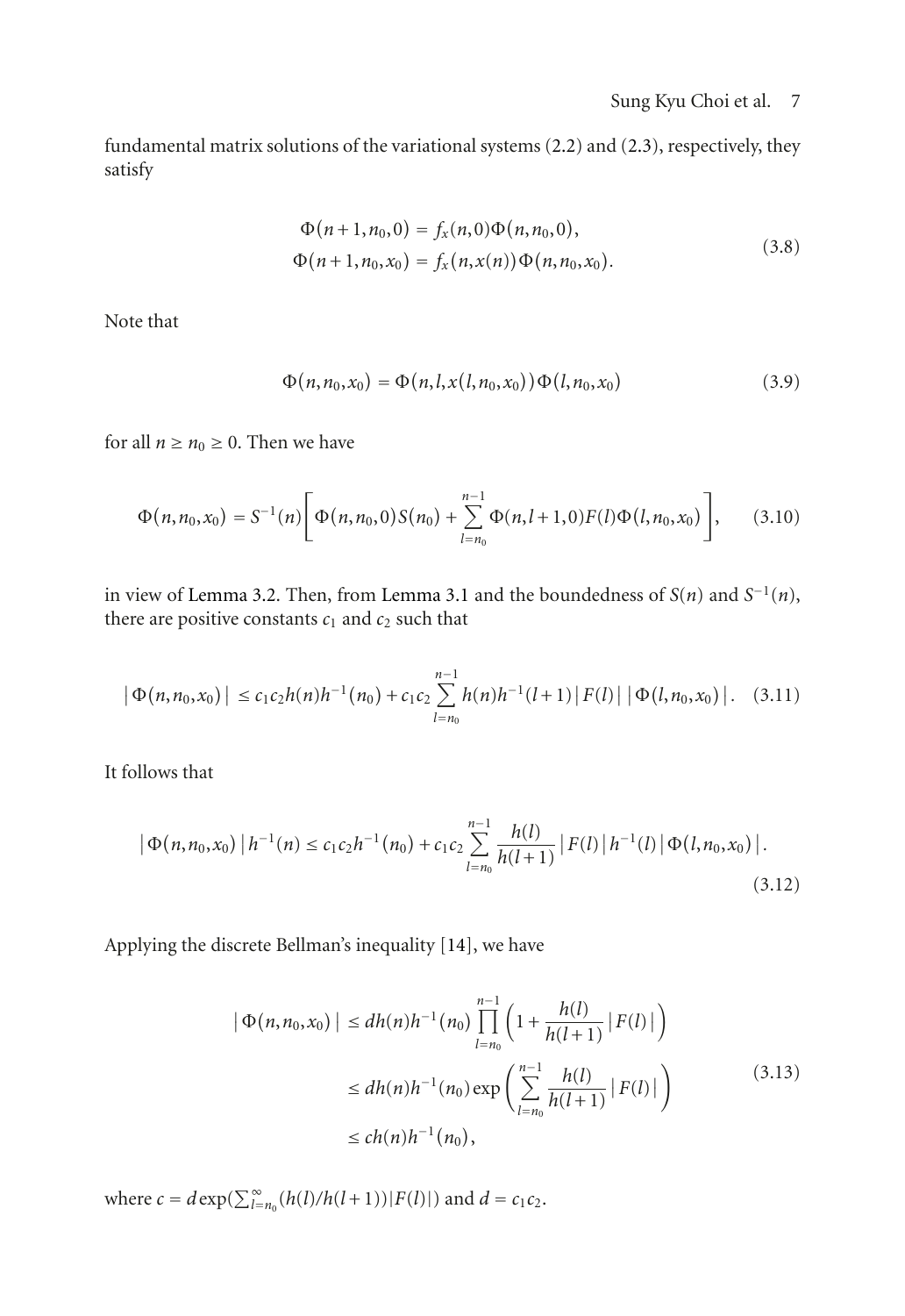Therefore

$$
|\Phi(n, n_0, x_0)| \le ch(n)h^{-1}(n_0), \quad n \ge n_0 \ge 0,
$$
\n(3.14)

for some positive constant  $c \ge 1$ . This implies that [\(2.3\)](#page-1-2) is an *h*-system.

Corollary 3.4. *Under the same conditions of [Lemma 3.3,](#page-5-5) [\(2.1\)](#page-1-0) is hSV.*

Letting  $h(n)$  be bounded on  $\mathbb{N}(n_0)$ , we obtain the following result [\[13,](#page-19-11) Theorem 4] as a corollary of [Lemma 3.3.](#page-5-5)

COROLLARY 3.5. *If* [\(2.2\)](#page-1-1) *is hS and for some*  $\delta > 0$ ,

$$
\sum_{l=n_0}^{\infty} \frac{h(l)}{h(l+1)} |f_x(l, x(n, n_0, x_0)) - f_x(l, 0)| < \infty, \quad n_0 \ge 0
$$
\n(3.15)

*for*  $|x_0| \leq \delta$ , *holds, then* [\(2.3\)](#page-1-2) *is also hS.* 

*Proof.* Setting  $F(n) = f_x(n, x(n, n_0, x_0)) - f_x(n, 0)$  and  $S(n) = I$ , for  $n \ge n_0 \ge 0$ , we can easily see that  $f_x(n, x(n, n_0, x_0))$  and  $f_x(n, 0)$  are  $n_{\infty}$ -summably similar. Thus all conditions of Lemma 3.3 are satisfied, and hence (2.3) is hS of [Lemma 3.3](#page-5-5) are satisfied, and hence  $(2.3)$  is hS.

*Remark 3.6.* If  $h(n)$  is a positive bounded function on  $\mathbb{N}(n_0)$ , then  $h(n)/h(n+1)$  is not bounded in general.

For example, letting  $h(n) = \exp(-\sum_{s=n_0}^{n-1} s)$ ,  $h(n)$  is a positive bounded function on  $N(n_0)$  but  $\lim_{n\to\infty}(h(n)/h(n+1)) = \lim_{n\to\infty} \exp(n) = \infty$ . Thus if  $h(n)/h(n+1)$  is bounded, then the condition  $(h(n)/h(n+1))|F(n)| \in l_1(\mathbb{N}(n_0))$  in [Lemma 3.3](#page-5-5) can be replaced  $\text{by } |F(n)| \in l_1(\mathbb{N}(n_0)).$ 

<span id="page-7-0"></span>THEOREM 3.7. Assume that  $f_x(n,0)$  is  $n_{\infty}$ -summably similar to  $f_x(n,x(n,n_0,x_0))$  for  $n \geq$  $n_0 \geq 0$  *and every*  $x_0 \in \mathbb{R}^m$  *with*  $(h(n)/h(n+1)) |F(n)| \in l_1(\mathbb{N}(n_0))$ *. Then* [\(2.1\)](#page-1-0) *is GhS if and only if there exists a function*  $V(n,z)$  *defined on*  $\mathbb{N}(n_0) \times \mathbb{R}^m$  *such that the following properties hold:*

- (i)  $V(n,z)$  *is defined on*  $\mathbb{N}(n_0) \times \mathbb{R}^m$  *and continuous with respect to the second argument;*
- (ii)  $|x y| \le V(n, x y)| \le c|x y|$ , for  $(n, x, y) \in \mathbb{N}(n_0) \times \mathbb{R}^m \times \mathbb{R}^m$ ;
- $\{|V(n, z_1) V(n, z_2)| \leq c |z_1 z_2|, \text{ for } n \in \mathbb{N}(n_0), z_1, z_2 \in \mathbb{R}^m; \}$
- (iv)  $\Delta V(n, x y)/V(n, x y) \leq \Delta h(n)/h(n)$ , for  $(n, x, y) \in N(n_0) \times \mathbb{R}^m \times \mathbb{R}^m$  with  $x \neq y$ .

*Proof.* Define the function *V* by

$$
V(n, x - y) = \sup_{\tau \in \mathbb{N}(0)} |x(n + \tau, n, x) - x(n + \tau, n, y)| h^{-1}(n + \tau)h(n).
$$
 (3.16)

Then, this theorem can be easily proved by following the proof of Theorem 2.1 in [\[6\]](#page-19-6) and and Theorem 3.2 in [\[12](#page-19-14)].  $\Box$ 

Note that Theorem 3.2 in [\[12](#page-19-14)] was improved by Theorem 2.1 in [\[6\]](#page-19-6) and our Theorem [3.7](#page-7-0) as we replace the fundamental matrix  $\Phi(n+1,n_0,x_0)$  by  $\Phi(n,n_0,x_0)$  in [\[12](#page-19-14), Theorems 3.1 and 3.2]. See [\[6,](#page-19-6) Remark 2.1].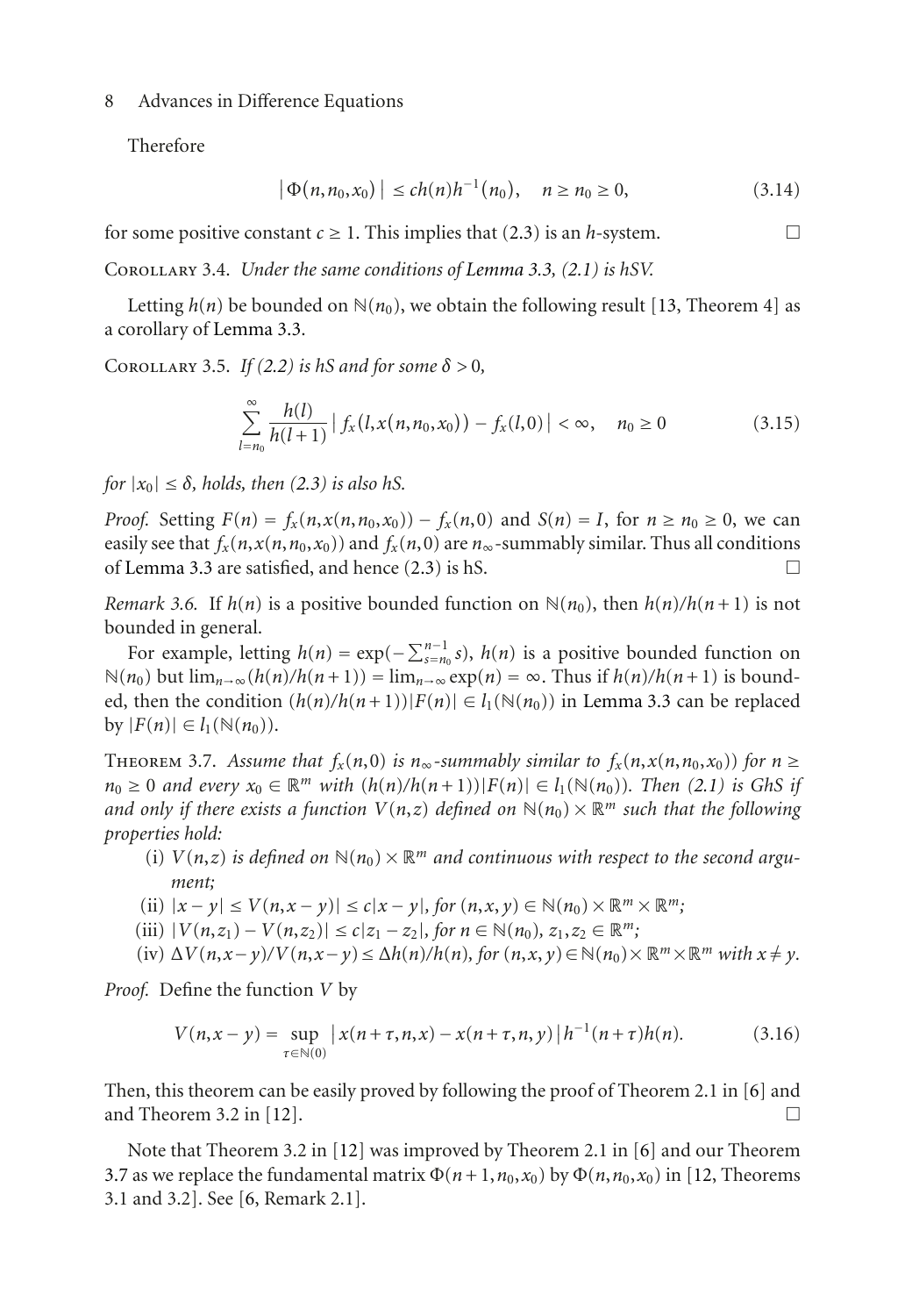## **4. Asymptotic equilibrium of linear difference systems**

We consider two linear systems

<span id="page-8-4"></span><span id="page-8-0"></span>
$$
x(n+1) = A(n)x(n),
$$
 (4.1)

$$
y(n+1) = B(n)y(n),
$$
\n(4.2)

<span id="page-8-1"></span>where *A* and *B* are nonsingular  $m \times m$  matrix-valued functions defined on  $\mathbb{N}(n_0)$ .

Lemma 4.1 [\[4](#page-19-4), Theorem 1]. *Equation [\(4.1\)](#page-8-0) has asymptotic equilibrium if and only if* lim<sub>n→∞</sub> *X*(*n*) *exists and is invertible, where X*(*n*) *is a fundamental matrix solution of* [\(4.1\)](#page-8-0)*.* 

<span id="page-8-2"></span>Lemma 4.2. *If [\(4.1\)](#page-8-0) has asymptotic equilibrium, then [\(4.1\)](#page-8-0) is strongly stable.*

*Proof.* It follows from [Lemma 4.1](#page-8-1) that

$$
\lim_{n \to \infty} X(n)X^{-1}(n) = \lim_{n \to \infty} X(n) \lim_{n \to \infty} X^{-1}(n) = X_{\infty} \lim_{n \to \infty} X^{-1}(n) = I,
$$
\n(4.3)

where  $X_{\infty} = \lim_{n \to \infty} X(n)$  is invertible. Then we obtain

<span id="page-8-3"></span>
$$
\lim_{n \to \infty} X^{-1}(n) = X_{\infty}^{-1}.
$$
\n(4.4)

Hence there exists a positive constant *M* such that

$$
|X(n)| \le M, \quad |X^{-1}(n)| \le M, \quad n \ge n_0. \tag{4.5}
$$

This implies that  $(4.1)$  is strongly stable by [\[14,](#page-19-12) Theorem 5.5.1].

*Example 4.3.* We give an example which shows the converse of [Lemma 4.2](#page-8-2) is not true in general. We consider the difference system

$$
x(n+1) = A(n)x(n) = \begin{pmatrix} 1 & 0 \\ 0 & -1 \end{pmatrix} x(n), \quad n \ge 0,
$$
 (4.6)

where  $A(n) = \begin{pmatrix} 1 & 0 \\ 0 & -1 \end{pmatrix}$  is the invertible 2 × 2 matrix.

Then we easily see that a fundamental matrix solution  $X(n)$  of [\(4.6\)](#page-8-3) is given by

$$
X(n) = \begin{pmatrix} 1 & 0 \\ 0 & (-1)^n \end{pmatrix} = X^{-1}(n), \quad n \ge 0,
$$
 (4.7)

and there exists a positive constant  $M \geq 2$  such that

$$
|X(n)| \le M, \quad |X^{-1}(n)| \le M, \quad n \ge 0. \tag{4.8}
$$

Thus [\(4.6\)](#page-8-3) is strongly stable. But, since  $\lim_{n\to\infty} X(n)$  does not exist, (4.6) does not have asymptotic equilibrium.

<span id="page-8-5"></span>The following lemma comes from [\[4](#page-19-4), Theorem 4].

Lemma 4.4. *Assume that two matrix-valued functions A and B are n*∞*-summably similar. If [\(4.1\)](#page-8-0) is strongly stable, then [\(4.2\)](#page-8-4) is also strong stable.*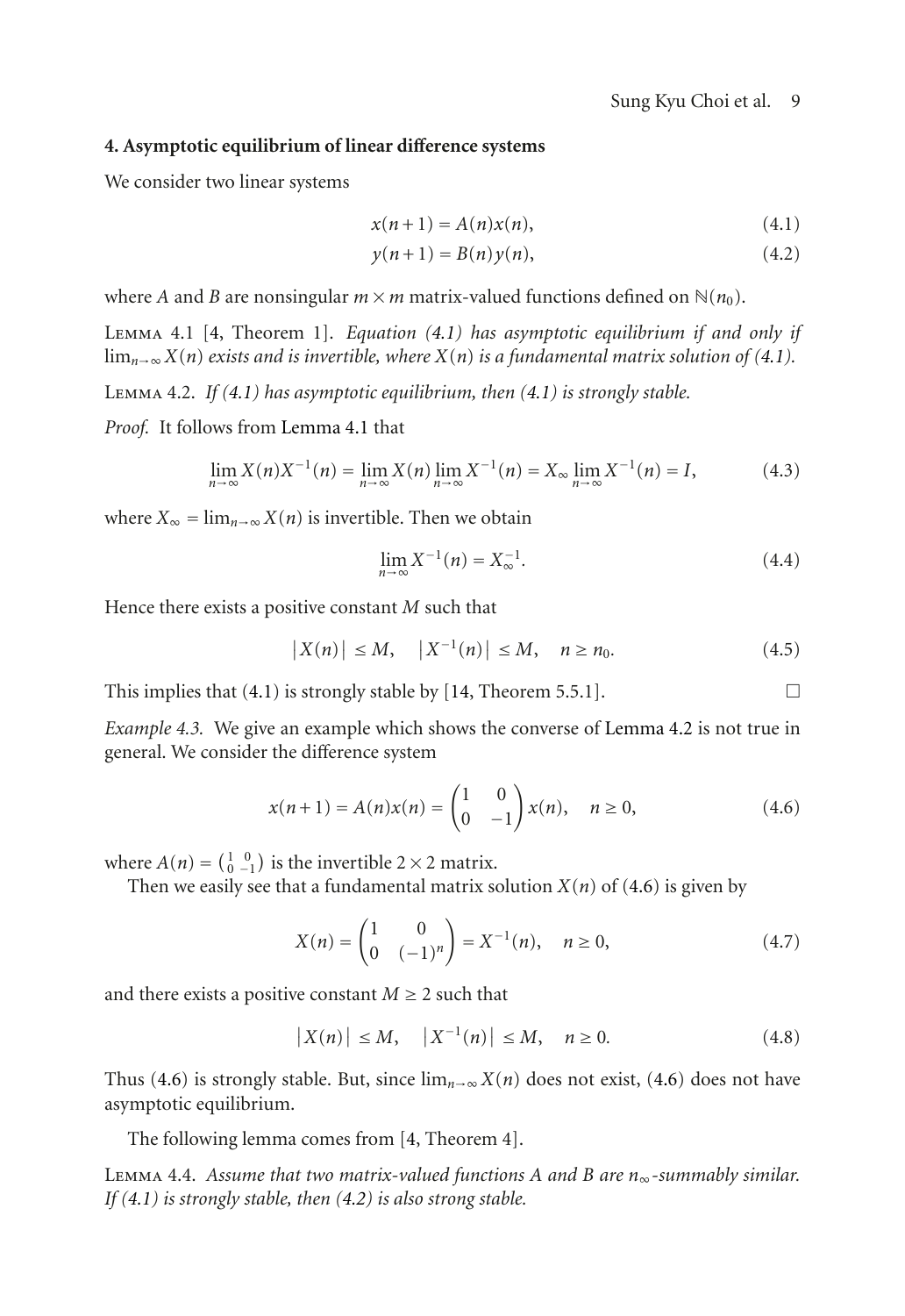*Proof.* From [\[4,](#page-19-4) Theorem 1], we see that  $|X(n)X^{-1}(m)|$  is bounded for each  $n, m \ge n_0$ . Thus it suffices to show that  $|Y(n)Y^{-1}(m)|$  is also bounded for each  $n, m \ge n_0$ . First, it follows from [Lemma 3.3](#page-5-5) that

$$
|Y(n)Y^{-1}(m)| = |Y(n,m)| \le d \exp \left( \sum_{l=n_0}^{\infty} \frac{h(l)}{h(l+1)} |F(l)| \right) \le M,
$$
 (4.9)

for each  $n \ge m \ge n_0$  and by letting  $h(n) = 1^n$ . Next, we show that  $|Y(n)Y^{-1}(m)|$  is also bounded for each  $n_0 \le n \le m$ . Summing [\(3.6\)](#page-5-1) from  $l = n$  to  $l = m - 1$  yields

$$
X^{-1}(n)S(n)Y(n) = X^{-1}(m)S(m)Y(m) - \sum_{l=n}^{m-1} X^{-1}(l+1)F(l)Y(l).
$$
 (4.10)

Then we have

$$
Y(n)Y^{-1}(m) = S^{-1}(n)X(n)X^{-1}(m)S(m) - S^{-1}(n)\sum_{l=n}^{m-1}X(n)X^{-1}(l+1)F(l)Y(l)Y^{-1}(m),
$$
\n(4.11)

for each  $n_0 \le n \le m$ . From this and the strong stability of [\(4.1\)](#page-8-0), there exist two positive constants *α* and *β* such that

$$
|S^{-1}(n)X(n)X^{-1}(m)S(m)| \le \alpha, \quad n \le m,
$$
  

$$
|S^{-1}(n)X(n)X^{-1}(l+1)| \le \beta, \quad n \le l \le m-1.
$$
 (4.12)

Thus we obtain

<span id="page-9-0"></span>
$$
|Y(n)Y^{-1}(m)| \le \alpha + \beta \sum_{l=n}^{m-1} |F(l)| |Y(l)Y^{-1}(m)|
$$
  
=  $\nu_{m,n}$ ,  $n_0 \le n \le m$ , (4.13)

 $v_{m,n} = \alpha + \beta \sum_{l=n}^{m-1} |F(l)| |Y(l)Y^{-1}(m)|$ . Since

$$
\nu_{m,n+1} - \nu_{m,n} = -\beta |F(n)| |Y(n)Y^{-1}(m)| \geq -\beta |F(n)| \nu_{m,n}, \quad n_0 \leq n \leq m,
$$
 (4.14)

we have

$$
\nu_{m,n+1} \ge (1 - \beta |F(n)|) \nu_{m,n}, \quad n_0 \le n \le m. \tag{4.15}
$$

Since  $\sum_{n=n_0}^{\infty} |F(n)| < \infty$ , we can choose  $m_0 \ge n_0$  so large that  $\beta |F(n)| < 1/2$  for each  $n \ge$  $m<sub>0</sub>$ . Then we have

$$
\frac{1}{1 - \beta |F(n)|} \le 1 + 2\beta |F(n)|, \quad n \ge m_0 \ge n_0.
$$
 (4.16)

Thus [\(4.13\)](#page-9-0) implies that

$$
\nu_{m,n} \leq \nu_{m,n+1} \left( 1 + 2\beta \, |F(n)| \, \right), \quad \nu_{n,n} = \alpha, \ n \geq m_0 \geq n_0. \tag{4.17}
$$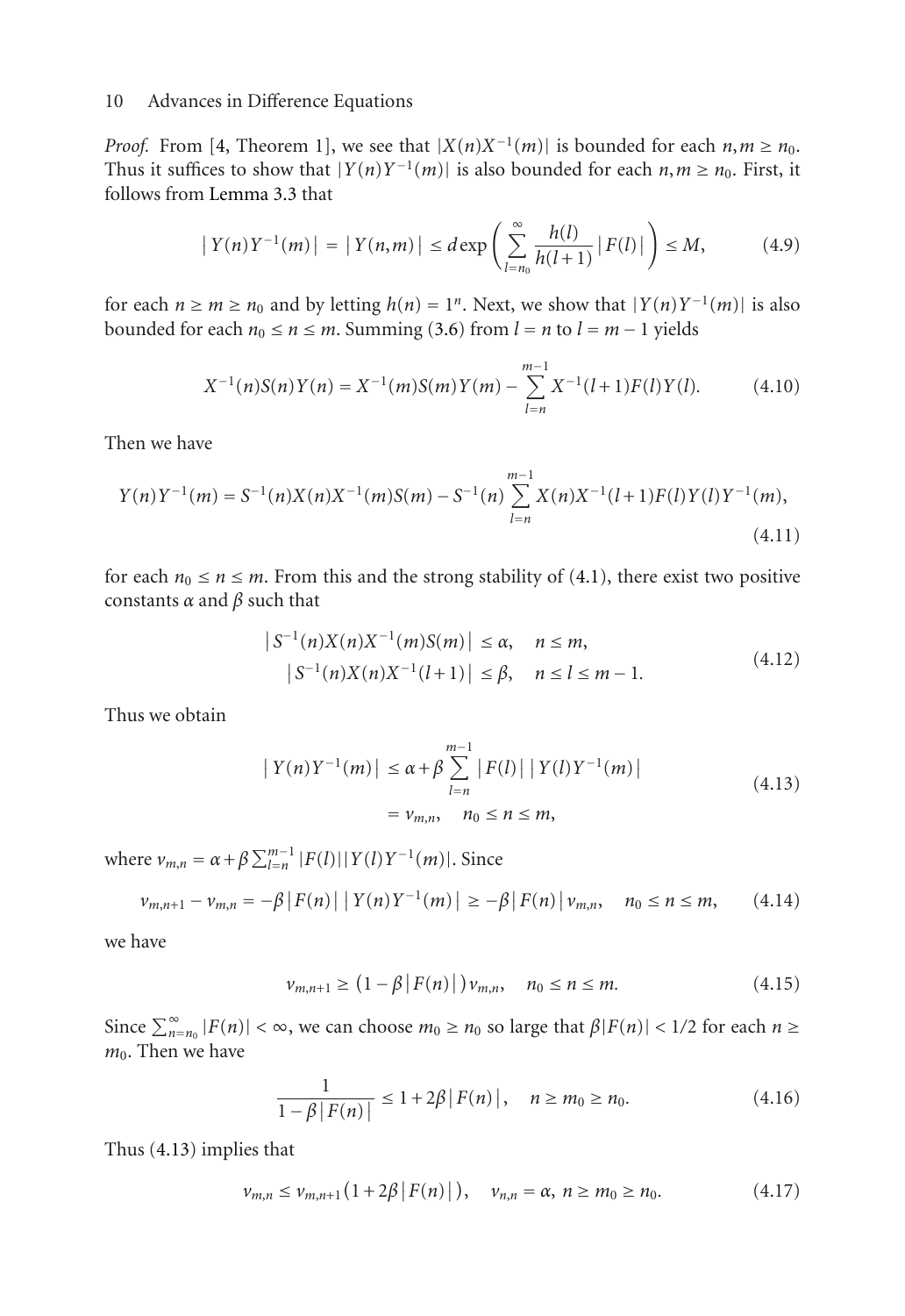It follows from the easy calculation that

$$
\nu_{m,n} \leq \alpha \prod_{l=n}^{m-1} \left( 1 + 2\beta \left| F(l) \right| \right) \leq \alpha \exp \left( \sum_{l=n}^{m-1} 2\beta \left| F(l) \right| \right) \leq M, \tag{4.18}
$$

where  $M = \alpha \exp(\sum_{l=n_0}^{\infty} 2\beta |F(l)|)$ . In view of inequality [\(4.13\)](#page-9-0), we have

$$
|Y(n)Y^{-1}(m)| \le M, \quad n_0 \le m_0 \le n \le m. \tag{4.19}
$$

Also, we can easily see that this estimation holds for each  $n, m \ge n_0$ . This completes the proof. proof.  $\Box$ 

We remark that for linear homogeneous systems, restrictive stability and strong stability are equivalent [\[14,](#page-19-12) Theorem 5.5.2]. Also the linear difference system is restrictively stable if and only if it is reducible to zero [\[14,](#page-19-12) Theorem 5.5.3]. [Lemma 4.4](#page-8-5) can be easily proved by using the notion of reducibility in  $[14]$ . The linear difference system  $(4.1)$ is *reducible (reducible to zero)* if there exists an  $m \times m$  matrix  $L(n)$  which, together with its inverse  $L^{-1}(n)$ , is defined and bounded on  $\mathbb{N}(n_0)$  such that  $L^{-1}(n+1)A(n)L(n)$  is a constant (identity) matrix on  $\mathbb{N}(n_0)$ .

Corollary 4.5. *Assume that two matrix-valued functions A and B are n*∞*-summably similar with*  $F(n) = 0$ . If [\(4.1\)](#page-8-0) *is strongly stable, then* [\(4.2\)](#page-8-4) *is also strongly stable.* 

*Proof.* Since [\(4.1\)](#page-8-0) is strongly stable, there exists an  $m \times m$  matrix  $L(n)$  which, together with its inverse  $L^{-1}(n)$ , is defined and bounded on  $\mathbb{N}(n_0)$  such that  $L^{-1}(n+1)A(n)L(n)$ is the identity matrix on  $\mathbb{N}(n_0)$  by Theorem 5.5.5 in [\[14](#page-19-12)]. Putting  $T(n) = S^{-1}(n)L(n)$ , we obtain

$$
T^{-1}(n+1)B(n)T(n) = L^{-1}(n+1)S(n+1)B(n)S^{-1}(n)L(n)
$$
  
= L<sup>-1</sup>(n+1)S(n+1)S<sup>-1</sup>(n+1)L(n+1)L<sup>-1</sup>(n)S(n)S<sup>-1</sup>(n)L(n)  
= I, (4.20)

by the definition of  $n_{\infty}$ -similarity between *A* and *B*. Thus [\(4.2\)](#page-8-4) is reducible to zero. It follows from [14. Theorems 5.5.2 and 5.5.3] that (4.2) is strongly stable follows from  $[14,$  Theorems 5.5.2 and 5.5.3] that  $(4.2)$  is strongly stable.

<span id="page-10-0"></span>The following theorem means that asymptotic equilibrium for linear system is preserved by the notion of *n*∞-summable similarity.

Theorem 4.6. *Suppose that two matrix-valued functions A and B are n*∞*-summably similar with*  $\lim_{n\to\infty} S(n) = S_\infty < \infty$ . If [\(4.1\)](#page-8-0) has asymptotic equilibrium, then [\(4.2\)](#page-8-4) also has *asymptotic equilibrium.*

*Proof.* It follows from Lemmas [4.2](#page-8-2) and [4.13](#page-9-0) that [\(4.2\)](#page-8-4) is strongly stable. In particular, *Y*<sup> $-1$ </sup>(*n*) is bounded. Also, our assumption on *S*(*n*) implies that  $\lim_{n\to\infty} S(n) = S_\infty$  is invertible and  $\lim_{n\to\infty} S^{-1}(n) = S_{\infty}^{-1}$ . Since  $\sum_{n=n_0}^{\infty} |F(n)| < \infty$ , we easily see that *Y*(*n*) is Cauchy. It follows from the boundedness of  $Y^{-1}(n)$  that  $\lim_{n\to\infty} Y(n) = Y_{\infty}$  is invertible. Therefore  $(4.2)$  has asymptotic equilibrium by [Lemma 4.1.](#page-8-1)  $\Box$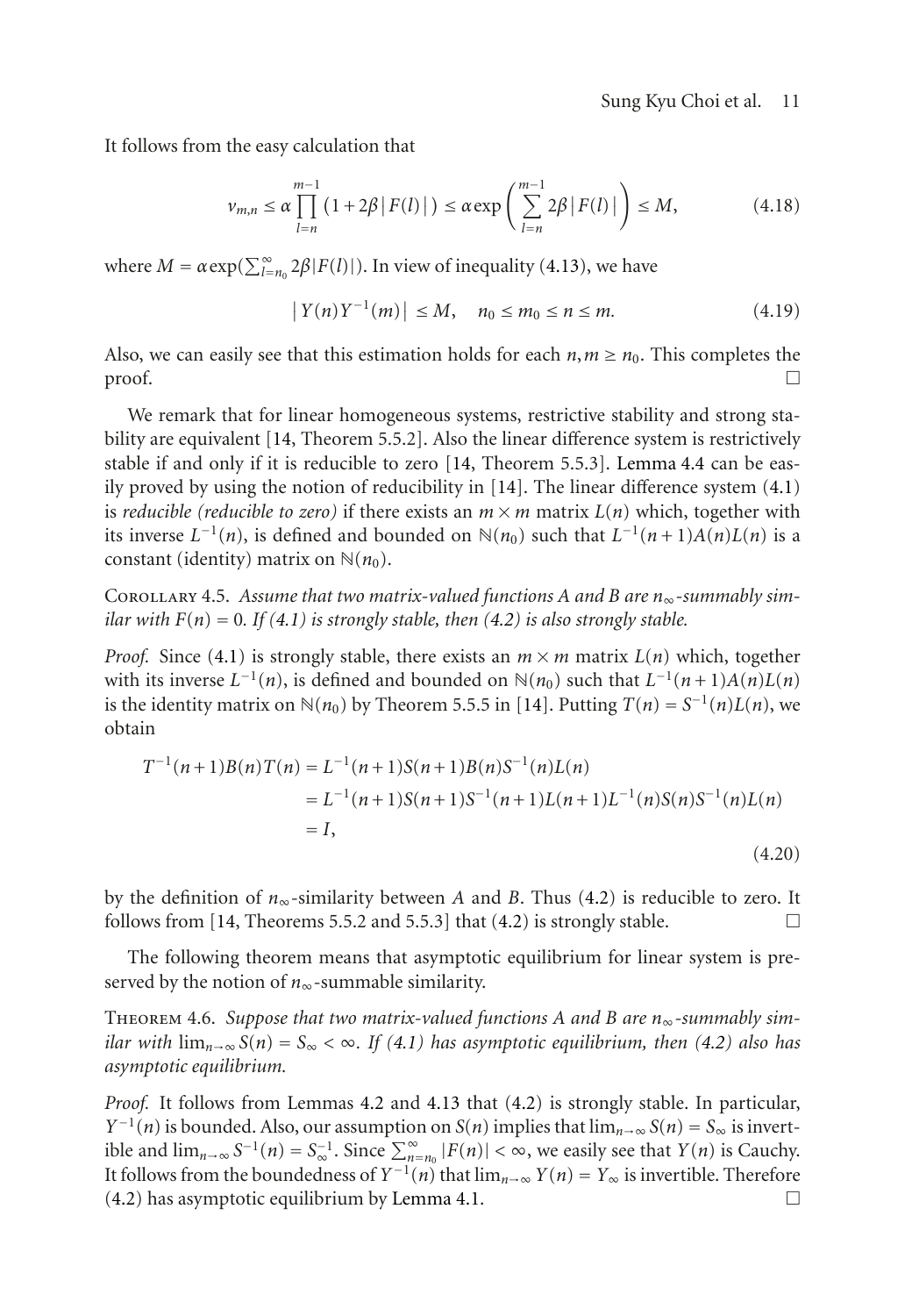<span id="page-11-3"></span>By using asymptotic equilibria of linear difference systems, we obtain the asymptotic equivalence between two linear difference systems [\(4.1\)](#page-8-0) and [\(4.2\)](#page-8-4).

THEOREM 4.7. In addition to the assumption of [Theorem 4.6](#page-10-0) assume that  $\lim_{n\to\infty} X(n) =$ *X*<sup>∞</sup> *exists and*  $|det(X(n))| > α > 0$  *for each*  $n ≥ n<sub>0</sub>$  *and some positive constant*  $α$ *. Then* [\(4.1\)](#page-8-0) *and [\(4.2\)](#page-8-4) are asymptotically equivalent.*

*Proof.* We easily see that [\(4.1\)](#page-8-0) and [\(4.2\)](#page-8-4) have asymptotic equilibria by the assumption and [Theorem 4.6.](#page-10-0) Let  $x(n, n_0, x_0)$  be any solution of [\(4.1\)](#page-8-0). Then  $\lim_{n\to\infty} x(n) = x_\infty$  exists. For  $x_{\infty} \in \mathbb{R}^m$ , the condition on asymptotic equilibrium for [\(4.2\)](#page-8-4) implies that there exists a solution  $y(n, n_0, y_0)$  of [\(4.2\)](#page-8-4) such that  $\lim_{n\to\infty} y(n) = x_\infty$ . This implies that

$$
y(n) = x(n) + o(1) \quad \text{as } n \to \infty. \tag{4.21}
$$

Also, the converse asymptotic relationship holds.  $\Box$ 

Next, we study the asymptotic equivalence between homogeneous linear system and nonhomogeneous system by means of asymptotic equilibrium of homogeneous system. So we consider the perturbation of [\(4.1\)](#page-8-0)

<span id="page-11-0"></span>
$$
x(n+1) = A(n)x(n) + g(n),
$$
\n(4.22)

<span id="page-11-1"></span>where  $g(n)$  is a vector function on  $\mathbb{N}(n_0)$ .

LEMMA 4.8. *Assume that* [\(4.1\)](#page-8-0) has asymptotic equilibrium and  $|g(n)| \in l_1(\mathbb{N}(n_0))$ . Then *[\(4.22\)](#page-11-0) has also asymptotic equilibrium.*

*Proof.* Let  $y(n, n_0, y_0)$  be any solution [\(4.22\)](#page-11-0). Then the solution  $y(n)$  of (4.22) is given by

$$
y(n) = \Psi(n, n_0) y_0 + \Psi(n, n_0) \sum_{s=n_0}^{n-1} \Psi^{-1}(s+1, n_0) g(s), \qquad (4.23)
$$

where  $\Psi(n, n_0)$  is a fundamental matrix solution of [\(4.1\)](#page-8-0). Putting  $p(n) = \sum_{s=n_0}^{n-1} \Psi^{-1}(s+n_0)$  $(1, n_0)g(s)$ , we easily see that  $p(n)$  is Cauchy by the fact that  $|g(n)| \in l_1(\mathbb{N}(n_0))$  and the boundedness of Ψ<sup>-1</sup>(*n*). Thus *y*(*n*) converges to a vector *ξ* ∈ ℝ<sup>*m*</sup>.

Conversely, let  $\xi$  be any vector in  $\mathbb{R}^m$ . Then there exists a solution  $y(n, n_0, y_0)$  of [\(4.22\)](#page-11-0) with the initial point  $y_0 = \Psi_\infty^{-1} \xi - p_\infty$  such that

$$
\lim_{n \to \infty} y(n) = \lim_{n \to \infty} \left[ \Psi(n, n_0) y_0 + \Psi(n, n_0) \sum_{s=n_0}^{n-1} \Psi^{-1}(s+1, n_0) g(s) \right]
$$
  
=  $\Psi_{\infty} [y_0 + p_{\infty}]$   
=  $\Psi_{\infty} [\Psi_{\infty}^{-1} \xi - p_{\infty} + p_{\infty}]$   
=  $\xi$ , (4.24)

where  $\lim_{n\to\infty} p(n) = p_\infty$  and  $\lim_{n\to\infty} \Psi(n) = \Psi_\infty$ . This completes the proof.

<span id="page-11-2"></span>As a consequence of [Lemma 4.8,](#page-11-1) we easily obtain the following result.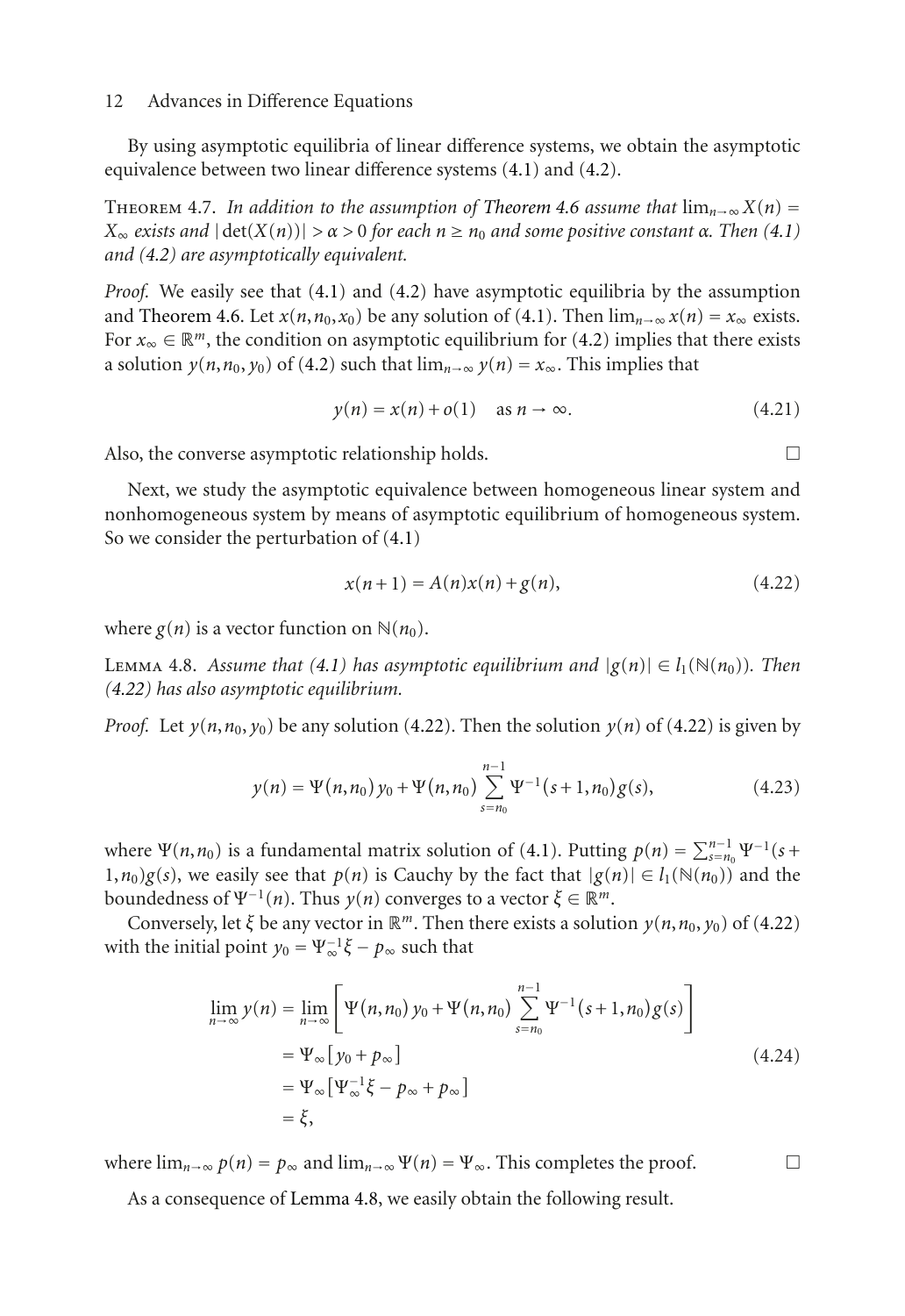THEOREM 4.9. *Suppose that* [\(4.1\)](#page-8-0) *has asymptotic equilibrium and*  $|g(n)| \in l_1(\mathbb{N}(n_0))$ *. Then [\(4.1\)](#page-8-0) and [\(4.22\)](#page-11-0) are asymptotically equivalent.*

*Proof.* Let  $x(n)$  be any solution of [\(4.1\)](#page-8-0). Then we have  $\lim_{n\to\infty} x(n) = x_{\infty}$  by means of asymptotic equilibrium of [\(4.1\)](#page-8-0). Setting  $y_0 = \Psi_{\infty}^{-1} x_{\infty} - p_{\infty}$  as in [Lemma 4.8,](#page-11-1) there exists a solution  $y(n, n_0, y_0)$  of [\(4.22\)](#page-11-0) such that

$$
\lim_{n \to \infty} [y(n) - x(n)] = \Psi_{\infty} [y_0 + p_{\infty} - x_{\infty}]
$$
  
=  $\Psi_{\infty} [(\Psi_{\infty}^{-1} x_{\infty} - p_{\infty}) + p_{\infty} - x_{\infty}]$   
= 0. (4.25)

Conversely, we easily see that the asymptotic relationship also holds by setting  $x_0 = y_0 +$ <br> $h_{\infty}$ . This completes the proof. *p*∞. This completes the proof.

*Remark 4.10.* Note that we can obtain the same result as [Theorem 4.9](#page-11-2) by putting  $y_0 =$  $x_0 - p_\infty$  in the process of the proof. Also, note that the difference system does not have asymptotic equilibrium even though it is asymptotically stable.

We give an example to illustrate [Theorem 4.9.](#page-11-2)

*Example 4.11.* Consider the homogeneous difference equation

<span id="page-12-0"></span>
$$
x(n+1) = A(n)x(n) = (1 + an)x(n)
$$
\n(4.26)

and nonhomogeneous difference equation

<span id="page-12-1"></span>
$$
y(n+1) = A(n)y(n) + g(n) = (1 + a^n)y(n) + \alpha^n,
$$
\n(4.27)

where  $A(n) = 1 + a^n$  with the constant  $a(0 < a < 1)$  and  $g(n) = a^n$  with  $0 < \alpha < 1$ . Then [\(4.26\)](#page-12-0) and [\(4.27\)](#page-12-1) are asymptotically equivalent.

*Proof.* A fundamental matrix solution  $\Psi(n, n_0)$  of [\(4.26\)](#page-12-0) is given by  $\prod_{s=n_0}^{n-1} (1 + a^s)$ . Note that  $\Psi(n, n_0)$  is bounded since  $1 + a^n \leq \exp a^n$  for  $n \geq n_0 \geq 0$  and is nondecreasing on  $\mathbb{N}(n_0)$ . Thus  $\lim_{n\to\infty} \Psi(n,n_0) = \Psi_\infty$  exists and is a nonzero constant. In fact, this implies that

$$
\lim_{n \to \infty} \Psi^{-1}(n, n_0) = \Psi_{\infty}^{-1}.
$$
\n(4.28)

Hence it follows from [Lemma 4.1](#page-8-1) that [\(4.26\)](#page-12-0) has asymptotic equilibrium. Also, the solution  $y(n, n_0, y_0)$  of [\(4.27\)](#page-12-1) is given by

$$
y(n) = \prod_{s=n_0}^{n-1} (1+a^s) y_0 + \sum_{s=n_0}^{n-1} \left[ \prod_{\tau=s+1}^{n-1} (1+a^{\tau}) \alpha^s \right], \quad n \ge n_0 \ge 0. \tag{4.29}
$$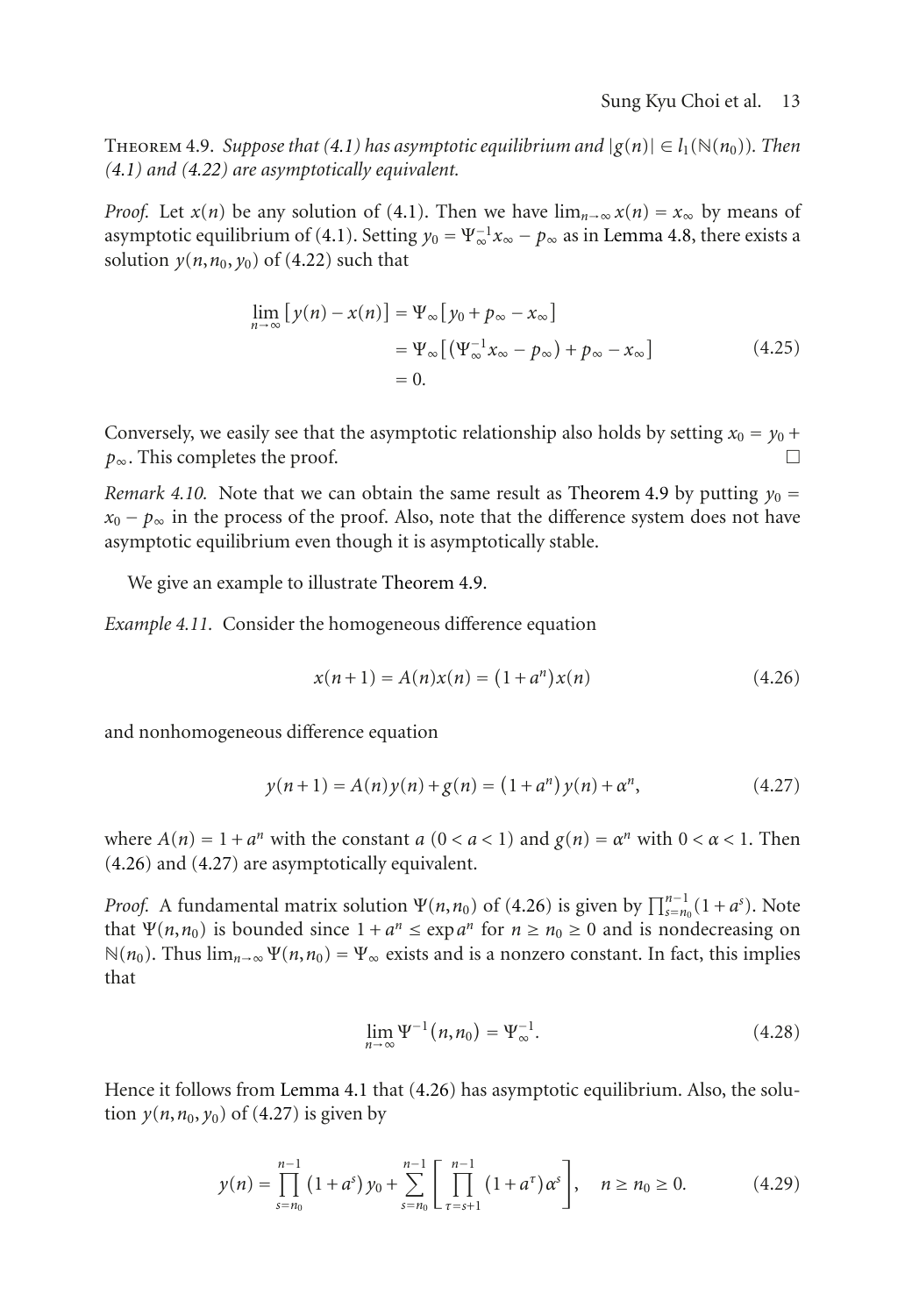Since  $\alpha^n \in l_1(\mathbb{N}(n_0))$  and all conditions of [Lemma 4.8](#page-11-1) are satisfied, we see that [\(4.27\)](#page-12-1) has asymptotic equilibrium. Therefore two systems [\(4.26\)](#page-12-0) and [\(4.27\)](#page-12-1) are asymptotically equivalent by [Theorem 4.9.](#page-11-2) This completes the proof.  $\Box$ 

#### **5. Variationally asymptotic equilibrium of nonlinear difference systems**

In this section, we study the asymptotic equilibrium of nonlinear difference system by using *n*∞-summable similarity. Furthermore, we show that two concepts of asymptotic equilibrium and asymptotic equilibrium in variation for nonlinear difference systems are equivalent.

Setting  $f_x(n,0) = A(n)$  and using the mean value theorem, the nonlinear difference system [\(2.1\)](#page-1-0) can be written as

<span id="page-13-1"></span>
$$
x(n+1) = A(n)x(n) + f(n, x(n)) - f_x(n, 0)x(n)
$$
  
=  $A(n)x(n) + G(n, x(n)), x(n_0) = x_0,$  (5.1)

where  $G(n, x) = \int_0^1 [f_x(n, \theta x) - f_x(n, 0)] d\theta x$ .

We show that the associated variational difference system [\(2.2\)](#page-1-1) inherits the property of asymptotic equilibrium from the original nonlinear difference system [\(2.1\)](#page-1-0) in the following theorem.

<span id="page-13-0"></span>Theorem 5.1. *If [\(2.1\)](#page-1-0) has asymptotic equilibrium, then [\(2.2\)](#page-1-1) has also asymptotic equilibrium.*

*Proof.* We begin by showing that a fundamental matrix  $\Phi(n, n_0, 0)$  of [\(2.2\)](#page-1-1) given by ( $\partial$ /  $\partial x_0$ )*x*(*n*,*n*<sub>0</sub>,0) is convergent as *n* → ∞. Let *x*<sub>0</sub> be a vector of length  $\delta$  in the *j*th coordinate direction for each  $j = 1,...,m$ . Then the hypothesis implies that  $\lim_{n\to\infty} x(n,n_0,x_0) = x_\infty$ exists for fixed nonzero *δ*. For any given *ε >* 0, there exists a positive integer *N* such that  $|x(n, n_0, x_0) - x(m, n_0, x_0)| < |\delta|^2$  for any  $n, m \ge N$  and  $j = 1,..., m$ , since  $x(n, n_0, x_0)$  is Cauchy for each  $j = 1, \ldots, m$ . Then we obtain for each  $j = 1, \ldots, m$ ,

$$
\begin{aligned}\n&\left|\frac{\partial}{\partial x_{0j}}x(n,n_{0},0)-\frac{\partial}{\partial x_{0j}}x(m,n_{0},0)\right| \\
&= \left|\lim_{\delta \to 0} \frac{x(n,n_{0},x_{0})-x(n,n_{0},0)}{\delta}-\lim_{\delta \to 0} \frac{x(m,n_{0},x_{0})-x(m,n_{0},0)}{\delta}\right| \\
&= \left|\lim_{\delta \to 0} \frac{x(n,n_{0},x_{0})-x(m,n_{0},x_{0})}{\delta}\right| < \lim_{\delta \to 0} \frac{|\delta^{2}|}{|\delta|} < \varepsilon, \quad \text{for } n,m \geq N.\n\end{aligned} \tag{5.2}
$$

This implies that  $\lim_{n\to\infty} \Phi(n, n_0, 0) = \Phi_\infty$  exists.

Now, by using [Lemma 4.1,](#page-8-1) it suffices to prove that limit  $\Phi_{\infty}$  is invertible. Given linearly independent vectors  $\hat{x}_{0j} \in \mathbb{R}^m$  in the *j*-coordinate direction for each  $j = 1, \ldots, m$ , it fol-lows from the asymptotic equilibrium of [\(2.1\)](#page-1-0) that there exist the solutions  $x_j(n, n_0, x_0)$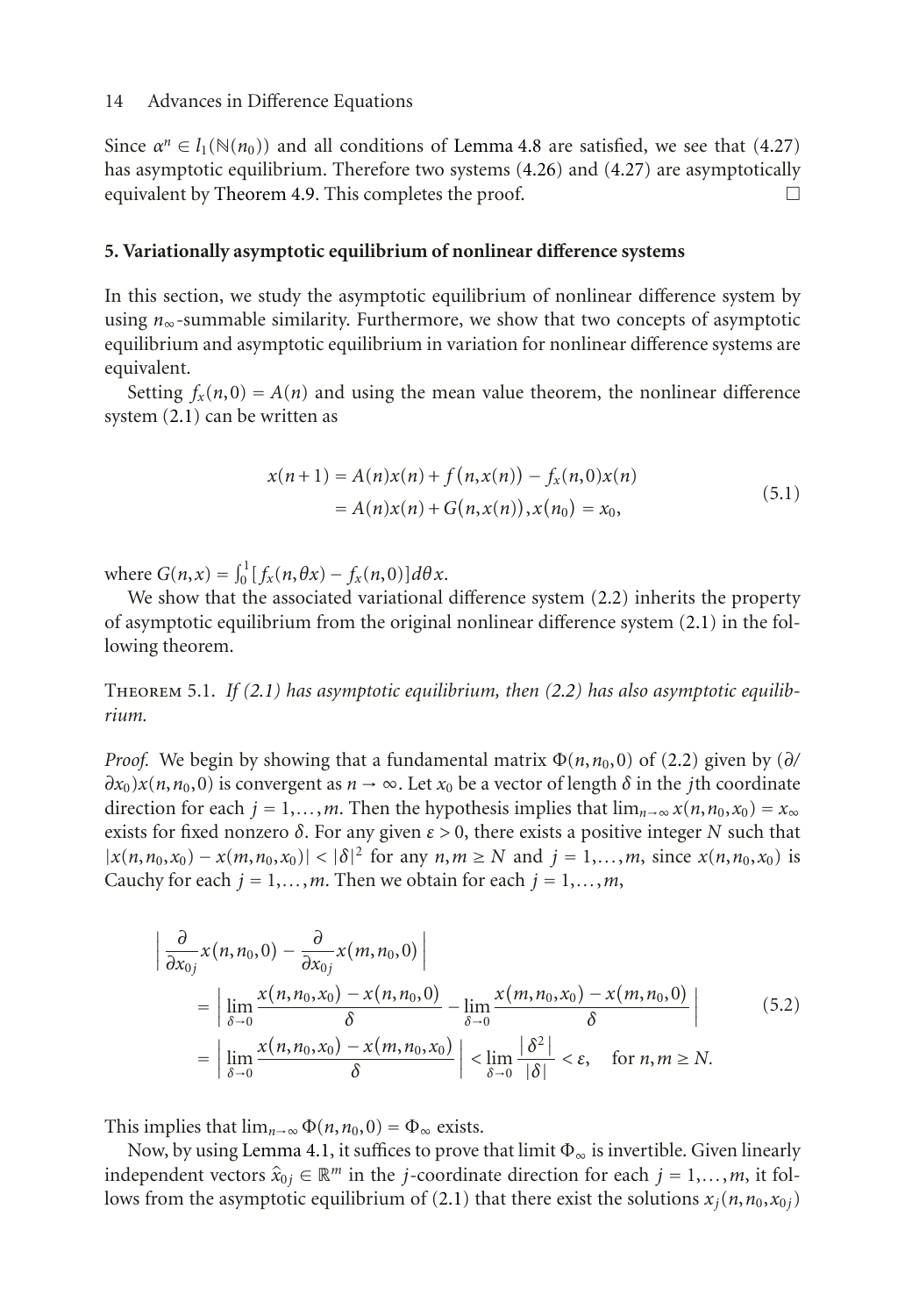of [\(2.1\)](#page-1-0) which are convergent to  $\delta \hat{x}_{0i}$  for each  $j = 1, \ldots, m$  and fixed  $\delta \neq 0$ . Then we have

$$
\lim_{n \to \infty} \Phi(n, n_0, 0)
$$
\n
$$
= \lim_{n \to \infty} \left[ \frac{\partial}{\partial x_{01}} x_1(n, n_0, x_{01}), \dots, \frac{\partial}{\partial x_{0m}} x_m(n, n_0, x_{0m}) \right]
$$
\n
$$
= \lim_{n \to \infty} \left[ \lim_{\delta \to 0} \frac{x_1(n, n_0, x_{01}) - x_1(n, n_0, 0)}{\delta}, \dots, \lim_{\delta \to 0} \frac{x_m(n, n_0, x_{0m}) - x_m(n, n_0, 0)}{\delta} \right]
$$
\n
$$
= \left[ \lim_{\delta \to 0} \frac{\lim_{n \to \infty} x_1(n, n_0, x_{01})}{\delta}, \dots, \lim_{\delta \to 0} \frac{\lim_{n \to \infty} x_m(n, n_0, x_{0m})}{\delta} \right]
$$
\n
$$
= \left[ \hat{x}_{01}, \dots, \hat{x}_{0m} \right] = \Phi_{\infty}.
$$
\n(5.3)

Since the vectors  $\hat{x}_{01},...,\hat{x}_{0m}$  are linearly independent,  $\Phi_{\infty}$  is invertible. This completes the proof. the proof.  $\Box$ 

Note that the converse of [Theorem 5.1](#page-13-0) does not hold in general. We give the following example.

*Example 5.2.* We consider the nonlinear difference equation

$$
x(n+1) = f(n, x(n)) = x(n) + x2(n), x(n0) = x0 = 1
$$
 (5.4)

and its variational difference equation

$$
\nu(n+1) = f_x(n,0)\nu(n) = \nu(n), \quad \nu(n_0) = \nu_0 \neq 0,
$$
\n(5.5)

where  $f_x(n, x) = 1 + 2x$ .

Since the fundamental solution  $\phi(n) = 1$  of [\(5.5\)](#page-14-0) is nonzero, (5.5) has asymptotic equilibrium. But [\(5.4\)](#page-14-1) does not have asymptotic equilibrium because of the unboundedness of the solution  $x(n, n_0, x_0)$  of [\(5.4\)](#page-14-1). In fact, there exists a solution  $x(n, 0, 1)$  of (5.4) such that

<span id="page-14-1"></span><span id="page-14-0"></span>
$$
x(n,0,1) = x(n) > n,
$$
\n(5.6)

for each  $n \geq 1$ .

Now, for the converse of [Theorem 5.1,](#page-13-0) we examine the asymptotic equilibrium for the perturbed system of linear difference system [\(2.2\)](#page-1-1) by using the comparison principle. To do this we need the following comparison principle in [\[5\]](#page-19-5) which is a slight modification of [\[10](#page-19-9)].

<span id="page-14-2"></span>LEMMA 5.3 [\[5,](#page-19-5) Lemma 9]. Let  $\iota(n,r)$  be a nondecreasing function in r for any fixed  $n \in$  $\mathbb{N}(n_0)$ *. Suppose that for*  $n \geq n_0$ *,* 

$$
\nu(n) - \sum_{l=n_0}^{n-1} \iota(l, \nu(l)) < u(n) - \sum_{l=n_0}^{n-1} \iota(l, u(l)). \tag{5.7}
$$

*If*  $v(n_0) < u(n_0)$ *, then*  $v(n) < u(n)$ *, for all*  $n \ge n_0$ *.*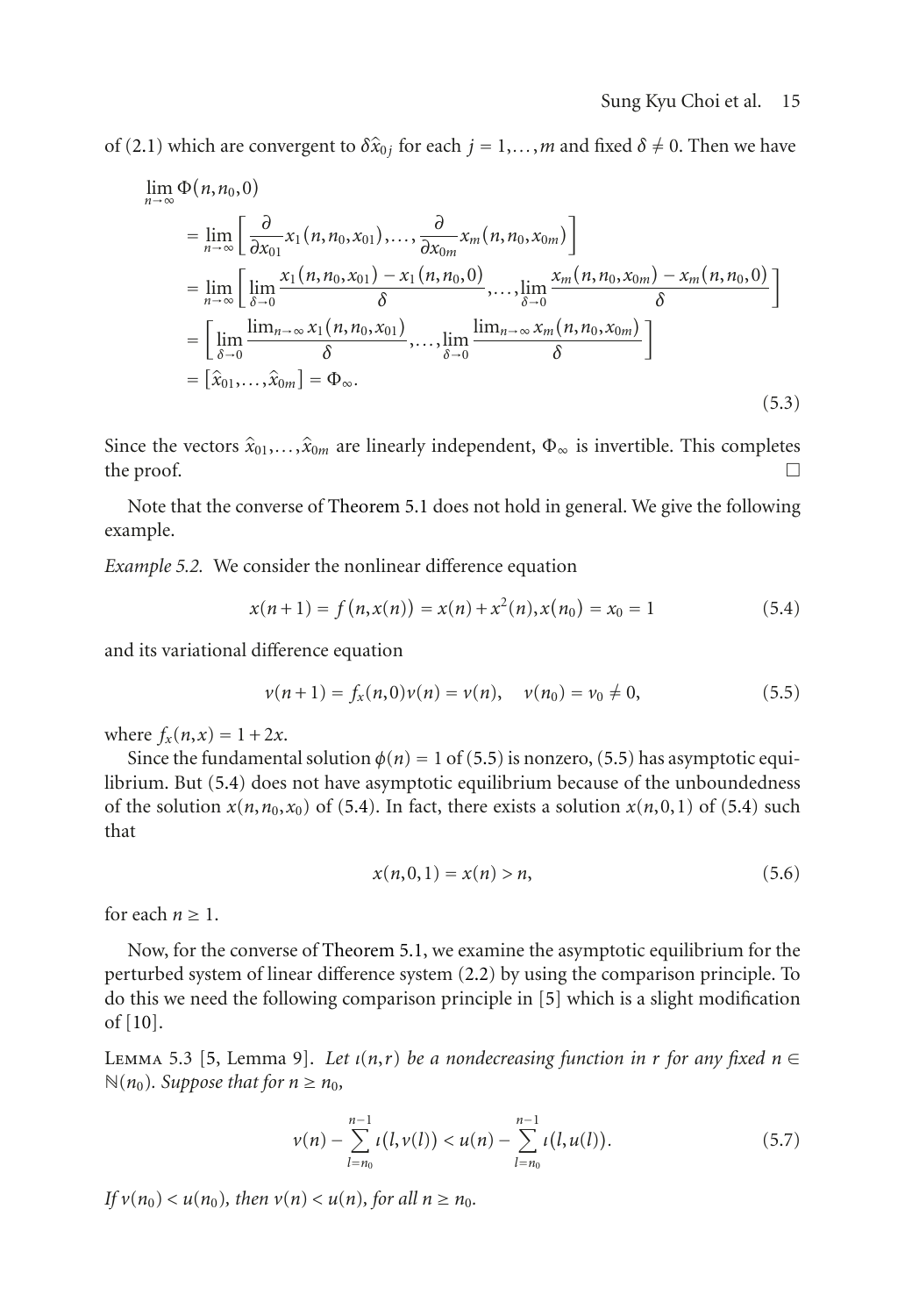#### <span id="page-15-1"></span>Theorem 5.4. *Assume that*

- (i) *equation [\(2.2\)](#page-1-1) has asymptotic equilibrium,*
- (ii) *for each*  $n \ge s \ge n_0$  *and*  $x \in \mathbb{R}^m$ *,*

<span id="page-15-0"></span>
$$
|G(n,x)| \le \omega(n,|x|), \tag{5.8}
$$

*where*  $\omega$ :  $\mathbb{N}(n_0) \times \mathbb{R}_+$   $\rightarrow$   $\mathbb{R}_+$  *and*  $\omega(n, u)$  *is continuous and nondecreasing in u for*  $n \geq n_0$ .

*Also, we consider the scalar difference equation*

$$
u(n+1) = u(n) + M^2 \omega(n, u(n)), \quad u(n_0) = u_0 > 0,
$$
\n(5.9)

*where M is a positive constant, and suppose that*

(iii) *all solutions of [\(5.9\)](#page-15-0)* are bounded on  $\mathbb{N}(n_0)$ *.* 

*Then* [\(2.1\)](#page-1-0) has asymptotic equilibrium provided  $d < u_0$  with  $d = M|x_0|$ .

*Proof.* Let  $x(n, n_0, x_0)$  be any solution of [\(2.1\)](#page-1-0). From the variation of constants formula in [\[14\]](#page-19-12) and conditions (i) and (ii), we obtain

$$
|x(n)| = |\Psi(n, n_0) \left[ x_0 + \sum_{s=n_0}^{n-1} \Psi^{-1}(s+1, n_0) G(s, x(s)) \right] |
$$
  
\n
$$
\leq |\Psi(n, n_0)| |x_0| + |\Psi(n, n_0)| \sum_{s=n_0}^{n-1} |\Psi^{-1}(s+1, n_0)| |G(s, x(s))|
$$
  
\n
$$
\leq M |x_0| + M^2 \sum_{s=n_0}^{n-1} \omega(s, |x(s)|)
$$
  
\n
$$
= d + M^2 \sum_{s=n_0}^{n-1} \omega(s, |x(s)|),
$$
\n(5.10)

where *M* is a bounded constant of  $\Psi(n,m)$  for each  $n,m \ge n_0$  and  $d = M|x_0|$ . Then we have the following summable inequality:

$$
|x(n)| - M^2 \sum_{s=n_0}^{n-1} \omega(s, |x(s)|) = d < u_0 = u(n) - M^2 \sum_{s=n_0}^{n-1} \omega(s, u(s)).
$$
 (5.11)

By letting  $\iota(n, u) = M^2 \omega(s, u)$  and using [Lemma 5.3,](#page-14-2) we obtain

$$
|x(n)| \le u(n), \quad \text{for each } n \ge n_0,
$$
 (5.12)

provided  $d < u_0$ .

Now, we prove that the solution  $x(n)$  of [\(2.1\)](#page-1-0) which can be written as [\(5.1\)](#page-13-1) is convergent. Consider the sequence

$$
\nu(n) = \sum_{s=n_0}^{n-1} \Psi^{-1}(s+1, n_0) G(s, x(s)).
$$
\n(5.13)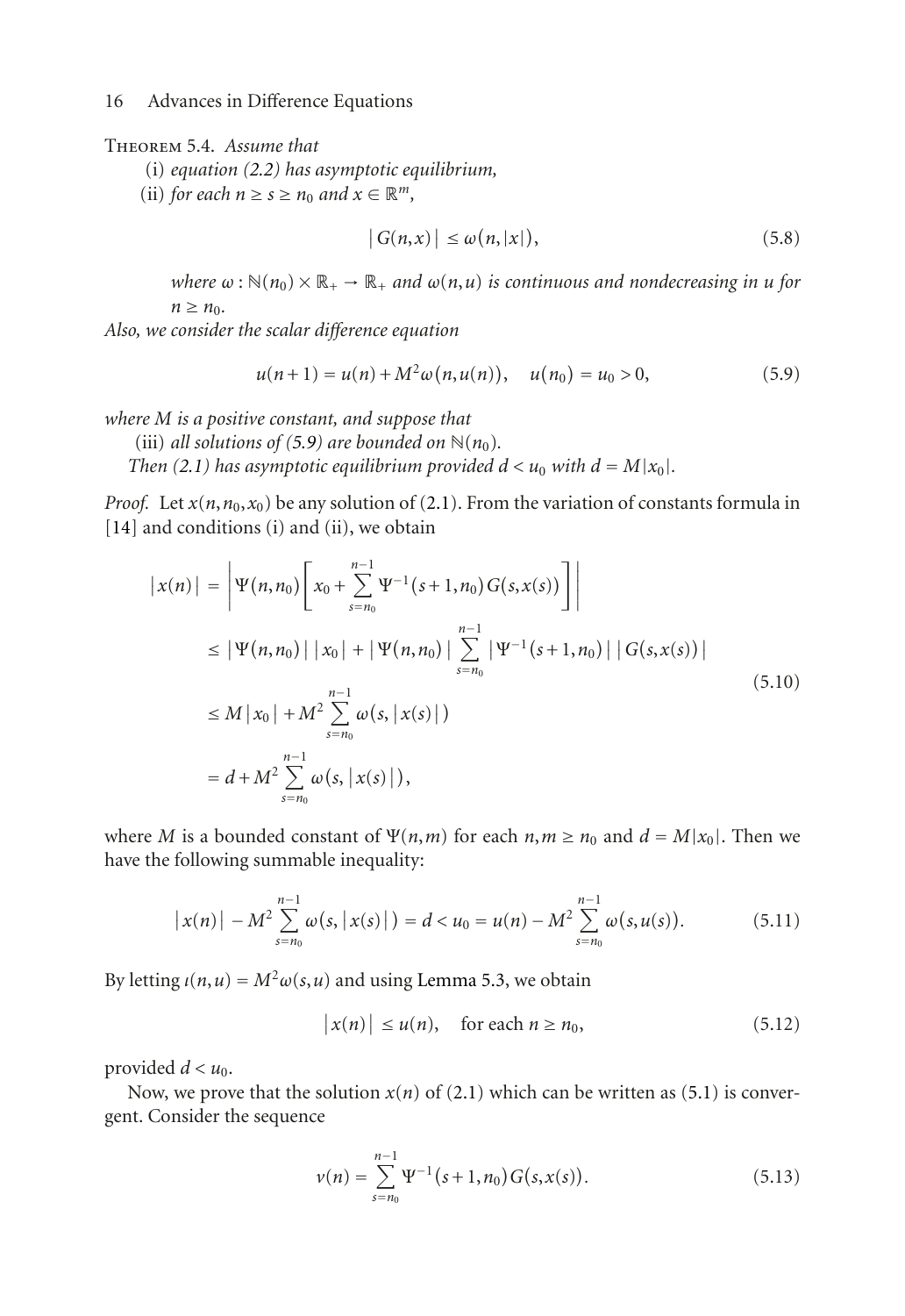By using the monotonicity of the function  $\omega$  and asymptotic equilibrium of [\(2.2\)](#page-1-1), we obtain

$$
|v(n) - v(m)| \leq \sum_{s=m}^{n-1} |\Psi^{-1}(s+1, n_0)| |G(s, x(s))|
$$
  

$$
\leq M \sum_{s=m}^{n-1} \omega(s, |x(s)|) \leq M \sum_{s=m}^{n-1} \omega(s, u(s))
$$
  

$$
= M (u(n) - u(m)), \qquad (5.14)
$$

for any  $n \ge m \ge n_0$ . Since  $u(n)$  is convergent,  $v(n)$  is Cauchy. Thus  $v(n)$  is also convergent. Hence there exist a vector  $\xi \in \mathbb{R}^m$  and  $r > 0$  such that any solution  $x(n, n_0, x_0)$  of [\(5.1\)](#page-13-1) with  $|x_0|$  < *r* satisfies the following asymptotic relationship:

$$
x(n) = \xi + o(1) \quad \text{as } n \longrightarrow \infty. \tag{5.15}
$$

Conversely, let  $\xi \in \mathbb{R}^m$  be any vector. Setting  $x_0 = \Psi_\infty^{-1} \xi - \nu_\infty$  with  $\nu_\infty = \lim_{n \to \infty} \nu(n)$ , any solution  $x(n)$  of [\(5.1\)](#page-13-1) equivalent to [\(2.1\)](#page-1-0) satisfies

$$
x(n, n_0, x_0) = \Psi(n, n_0) \left[ x_0 + \sum_{s=n_0}^{\infty} \Psi^{-1} (s+1, n_0) G(s, x(s)) \right]
$$
  
-  $\Psi(n, n_0) \sum_{s=n}^{\infty} \Psi^{-1} (s+1, n_0) G(s, x(s))$   
=  $\xi + o(1)$  as  $n \longrightarrow \infty$ , (5.16)

since

$$
\Psi(n,n_0) \sum_{s=n}^{\infty} \Psi^{-1}(s+1,n_0) G(s,x(s)) \longrightarrow 0 \quad \text{as } n \longrightarrow \infty.
$$
 (5.17)

This completes the proof.  $\Box$ 

As a consequence of [Theorem 5.4](#page-15-1) we obtain the following corollary.

COROLLARY 5.5. *Instead of the condition (i) of [Theorem 5.4,](#page-15-1) one assumes that*  $\lim_{n\to\infty}\Phi(n)$  =  $\Psi_{\infty}$  *exists and*  $|\det(\Phi(n))| > \alpha > 0$ , for each  $n \ge n_0$  *and some positive constant*  $\alpha$ *. Then* [\(2.1\)](#page-1-0) *has asymptotic equilibrium.*

*Proof.* Since det  $\Psi_{\infty} = \lim_{n \to \infty} \det \Phi(n) \ge \alpha$ ,  $\Psi_{\infty}$  is invertible. It follows from [Lemma 4.1](#page-8-1) that [\(2.2\)](#page-1-1) has asymptotic equilibrium. Hence [\(2.1\)](#page-1-0) has also asymptotic equilibrium by [Theorem 5.4.](#page-15-1)  $\Box$ 

<span id="page-16-0"></span>Theorem 5.6. *Let the assumptions be the same as in [Theorem 5.4.](#page-15-1) Then [\(2.1\)](#page-1-0) and [\(2.2\)](#page-1-1) are asymptotically equivalent.*

*Proof.* We can prove this by the same method as in [Theorem 4.9.](#page-11-2)  $\Box$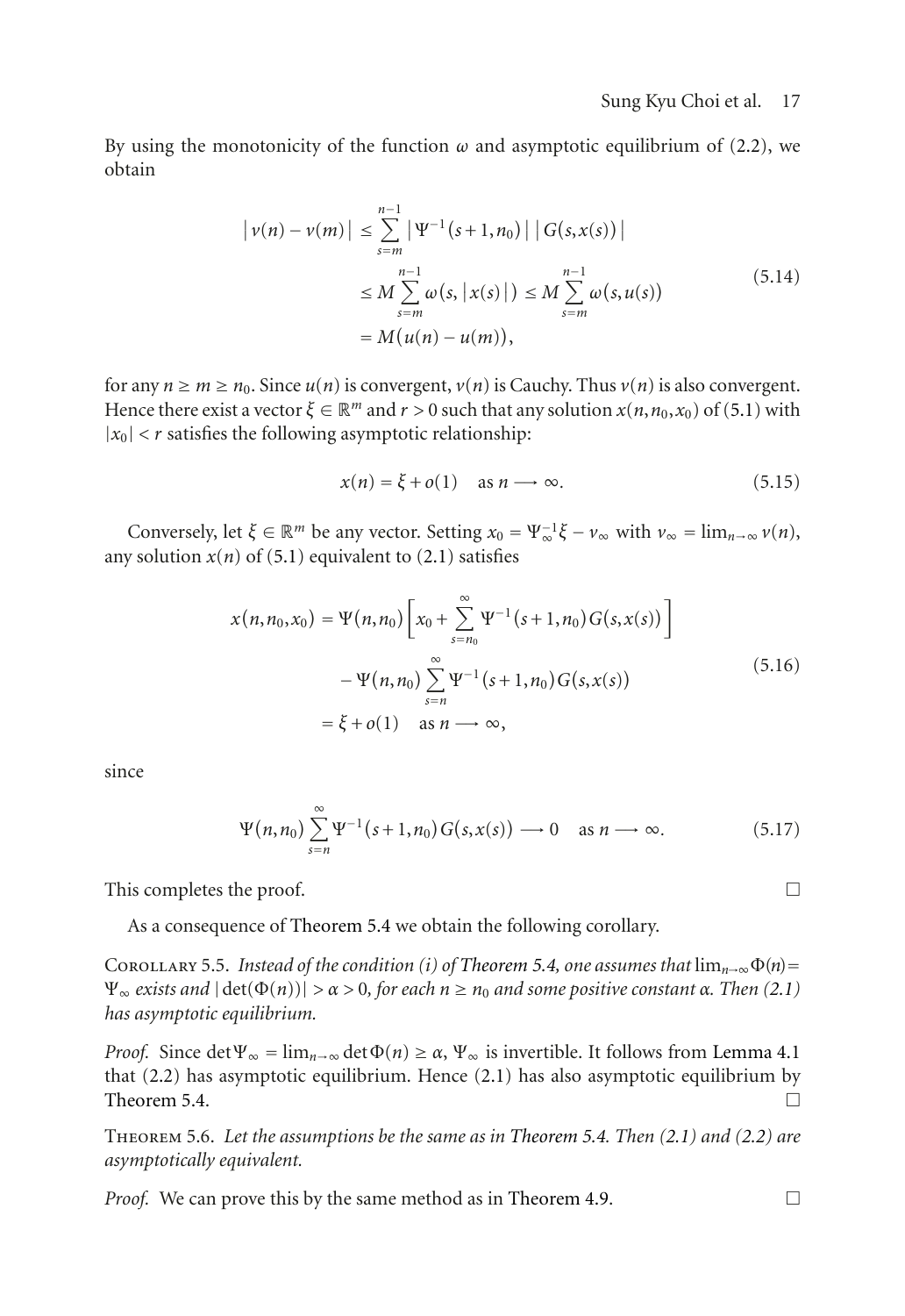<span id="page-17-0"></span>COROLLARY 5.7. *Assume that [\(2.1\)](#page-1-0)* has asymptotic equilibrium and for some  $\delta > 0$ , one has

$$
\sum_{n=n_0}^{\infty} |f_x(n,0) - f_x(n,x(n,n_0,x_0))| < \infty,
$$
\n(5.18)

*for some*  $|x_0| \leq \delta$ . *Then* [\(2.1\)](#page-1-0) *has asymptotic equilibrium in variation.* 

*Proof.* It follows from [Theorem 5.1](#page-13-0) that [\(2.2\)](#page-1-1) has asymptotic equilibrium. Letting  $F(n)$  =  $|f_x(n, n_0, 0) - f_x(n, x(n, n_0, x_0))|$  with  $S(n) = I$  for each  $n \ge n_0 \ge 0$ , we obtain that  $F(n)$  is absolutely summable. Thus  $f_x(n, x(n, n_0))$  and  $f_x(n, 0)$  are  $n_\infty$ -summably similar. This implies that (2.3) has also asymptotic equilibrium by Theorem 4.6 implies that  $(2.3)$  has also asymptotic equilibrium by [Theorem 4.6.](#page-10-0)

Corollary 5.8. *Let the assumptions except the condition (i) be the same as in [Theorem 5.4.](#page-15-1) Suppose that* [\(2.1\)](#page-1-0) *has asymptotic equilibrium in variation and for some*  $\delta > 0$ 

$$
\sum_{n=n_0}^{\infty} |f_x(n,0) - f_x(n,x(n,n_0,x_0))| < \infty,
$$
\n(5.19)

*for some*  $|x_0| \leq \delta$ . *Then* [\(2.1\)](#page-1-0) *has also asymptotic equilibrium. Furthermore* (2.1) *and* [\(2.2\)](#page-1-1) *are asymptotically equivalent.*

*Remark 5.9.* We see that two concepts of asymptotic equilibrium and asymptotic equilibrium in variation for nonlinear difference system [\(2.1\)](#page-1-0) are equivalent by means of *n*∞-similarity of the associated variational difference systems and the results of Theorem [5.4](#page-15-1) and [Corollary 5.7.](#page-17-0)

*Example 5.10.* To illustrate [Theorem 5.6,](#page-16-0) we consider the nonlinear difference equation

$$
x(n+1) = f(n, x(n)) = x(n) + \frac{a^n x(n)}{\sqrt{1 + 2x^2(n)}}\tag{5.20}
$$

and its associated variational difference equation

<span id="page-17-2"></span><span id="page-17-1"></span>
$$
v(n+1) = f_x(n,0)v(n) = (1+a^n)v(n),
$$
\n(5.21)

where  $f(n,x) = x + a^n x / \sqrt{1 + 2x^2}$  and  $f_x(n,x) = 1 + a^n / (1 + 2x^2)^{3/2}$  with  $0 < a < 1$ . Then [\(5.20\)](#page-17-1) and [\(5.21\)](#page-17-2) are asymptotically equivalent. Furthermore, [\(5.20\)](#page-17-1) has asymptotic equilibrium in variation.

*Proof.* Setting  $f_x(n,0) = A(n)$  and using the mean value theorem, [\(5.20\)](#page-17-1) can be written as

$$
x(n+1) = A(n)x(n) + G(n, x(n)) = (1 + a^n)x(n) + a^n \left[ \frac{1}{\sqrt{1 + 2x^2(n)}} - 1 \right] x(n), \quad (5.22)
$$

where  $G(n, x) = \int_0^1 [f_x(n, \theta x) - f_x(n, 0)] d\theta x$ .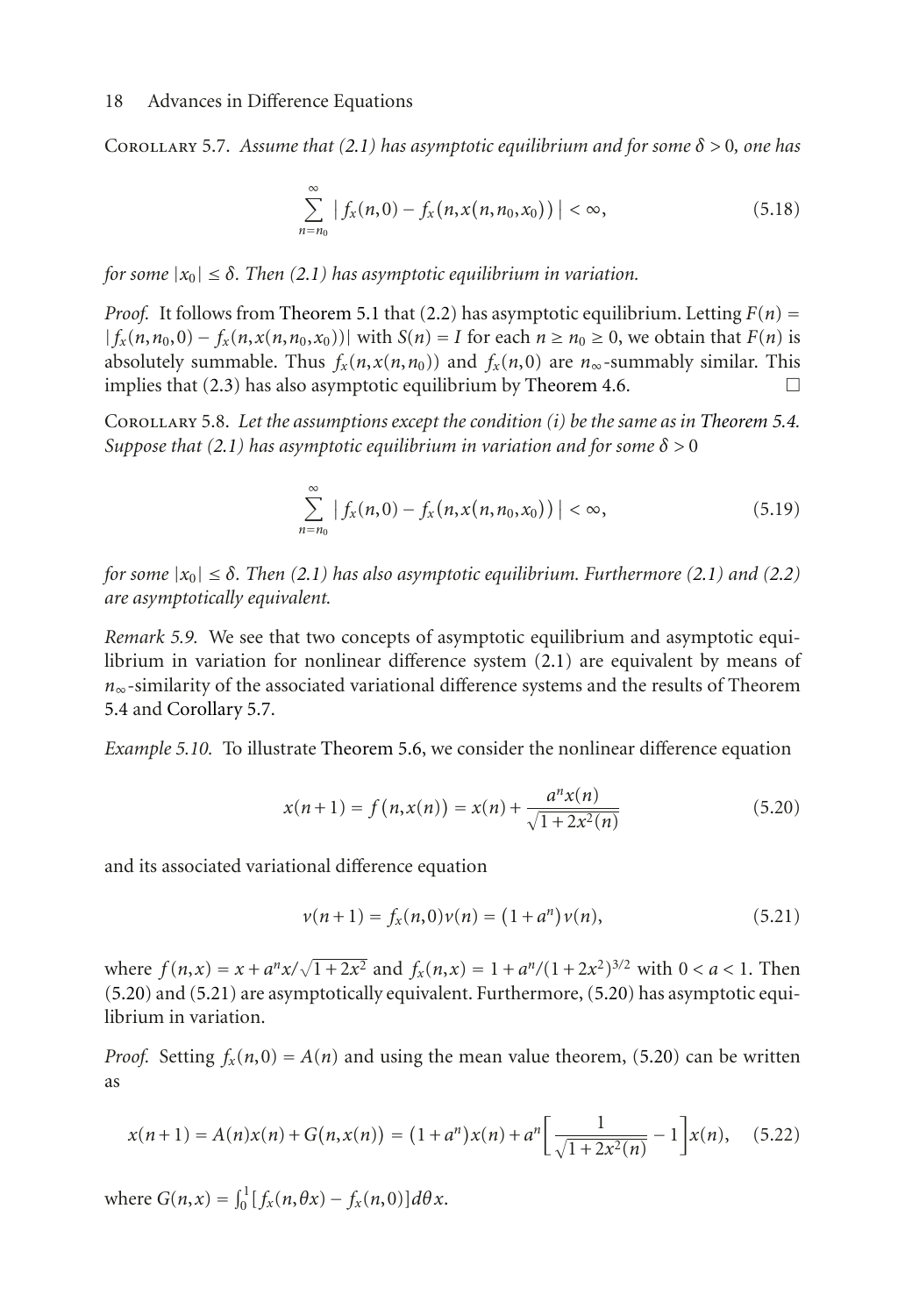## <span id="page-18-0"></span>Sung Kyu Choi et al. 19

Then we obtain

$$
|G(n,x)| \leq \left| a^n \left[ \int_0^1 \frac{d\theta}{\sqrt{1+2(\theta x)^2}} - 1 \right] d\theta x \right|
$$
  
= 
$$
\left| a^n \left[ \frac{1}{\sqrt{1+2x^2}} - 1 \right] x \right|
$$
  
\$\leq a^n |x| = \omega(n, |x|), \qquad (5.23)\$

where  $\omega(n, u) = a^n u$  is nondecreasing in  $u > 0$ . For the scalar difference equation

$$
u(n+1) = u(n) + M^2 \omega(n, u(n)) = u(n) + M^2 a^n u(n), \quad u(0) = u_0 > 0,
$$
 (5.24)

we have

$$
u(n) = u_0 + M^2 \sum_{s=0}^{n-1} a^s = u_0 + M^2 \left( \frac{1 - a^n}{1 - a} \right), \quad n \ge n_0 = 0.
$$
 (5.25)

Thus all solutions  $u(n)$  of [\(5.24\)](#page-18-0) are bounded on  $\mathbb{N}(0)$ . Putting  $d = \lim_{n \to \infty} \prod_{k=0}^{n-1} (1 +$  $a^s$ )| $x_0$ |, we easily see that [\(5.21\)](#page-17-2) has asymptotic equilibrium.

Also, all conditions of [Theorem 5.6](#page-16-0) are satisfied. It follows that [\(5.20\)](#page-17-1) and [\(5.21\)](#page-17-2) are asymptotically equivalent by [Theorem 5.6.](#page-16-0)

Next, we consider associated variational difference equation

$$
z(n+1) = f_x(n, x(n, n_0, x_0)) z(n) = \left[1 + \frac{a^n}{\left[1 + 2x^2(n)\right]^{3/2}}\right] z(n). \tag{5.26}
$$

Then  $f_x(n,0)$  and  $f_y(n,x(n))$  are  $n_{\infty}$ -summably similar with  $S(n) = I$  and  $F(n) = f_x(n,0) - I$  $f_x(n, x(n))$ . Note that we have

<span id="page-18-1"></span>
$$
\sum_{n=0}^{\infty} |F(n)| = \sum_{n=0}^{\infty} a^n \left[ 1 - \frac{1}{\left[ 1 + 2x^2(n) \right]^{3/2}} \right] \le \sum_{n=0}^{\infty} a^n < \infty,
$$
 (5.27)

where  $0 < a < 1$ . It follows from [Theorem 4.7](#page-11-3) that [\(5.26\)](#page-18-1) has asymptotic equilibrium. Hence [\(5.20\)](#page-17-1) has asymptotic equilibrium in variation. This completes the proof.  $\Box$ 

Theorem 5.11. *Assume that [\(2.1\)](#page-1-0) and [\(2.3\)](#page-1-2) are asymptotically equivalent. If [\(2.1\)](#page-1-0) has asymptotic equilibrium, then [\(2.3\)](#page-1-2) has also asymptotic equilibrium. Also the converse holds.*

*Proof.* Let  $z(n, n_0, v_0)$  be any solution of [\(2.3\)](#page-1-2). Then there exists a solution  $x(n)$  of [\(2.1\)](#page-1-0) such that the following asymptotic relationship holds:

$$
z(n) = x(n) + o(1) \quad \text{as } n \longrightarrow \infty,
$$
 (5.28)

by means of asymptotic equivalence between [\(2.1\)](#page-1-0) and [\(2.3\)](#page-1-2). Since [\(2.1\)](#page-1-0) has asymptotic equilibrium,  $x(n)$  is convergent to  $x_{\infty}$ . This implies that  $\lim_{n\to\infty} z(n) = x_{\infty}$  by the above asymptotic relationship.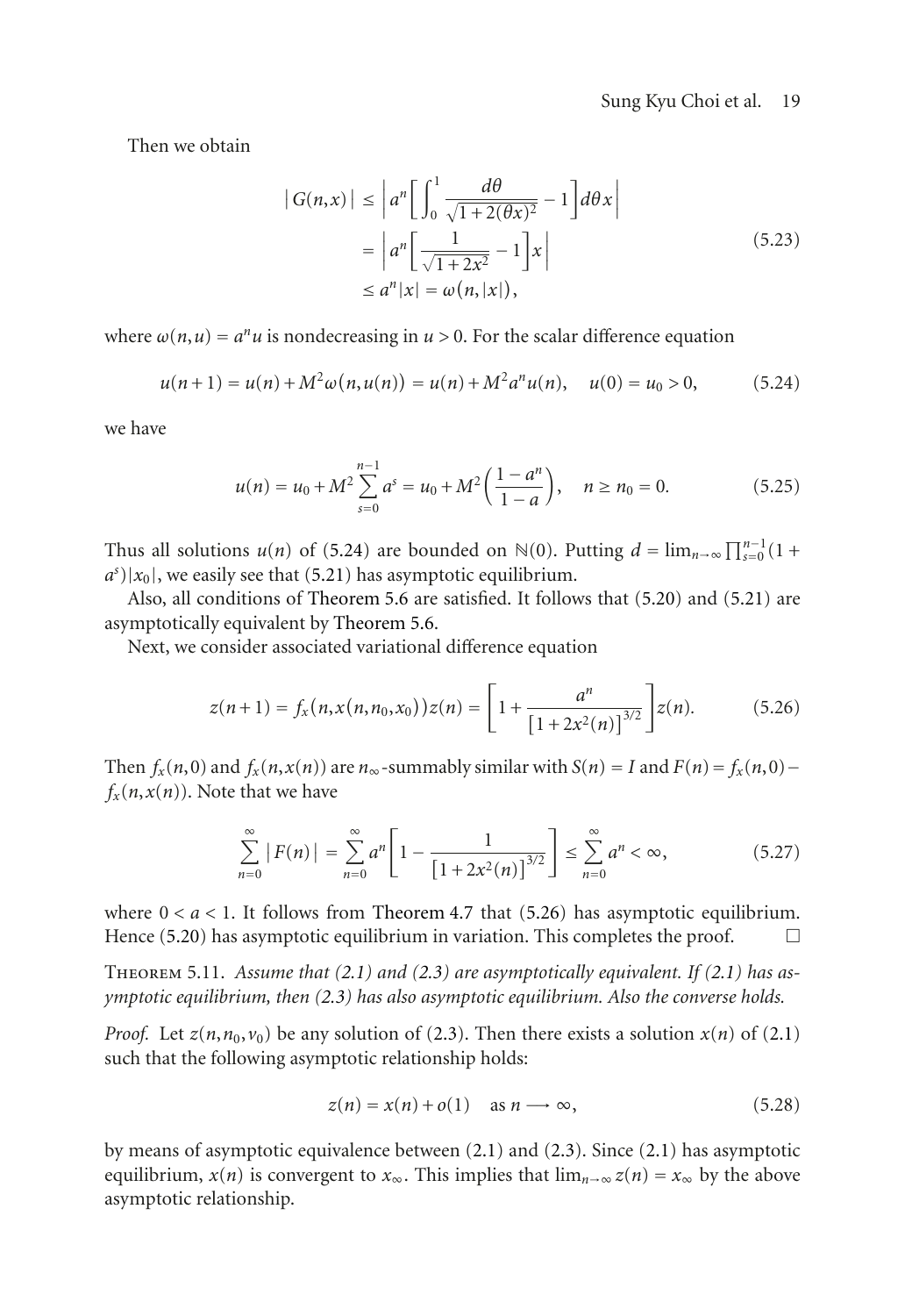For the converse, let  $\xi$  be any vector in  $\mathbb{R}^m$ . Then there exists a solution  $z(n)$  of [\(2.3\)](#page-1-2) such that

$$
z(n) = \xi + o(1) \quad \text{as } n \longrightarrow \infty,
$$
 (5.29)

by the above method. Hence [\(2.3\)](#page-1-2) has asymptotic equilibrium. This completes the proof.  $\Box$ 

## **Acknowledgments**

The authors are thankful to the anonymous referees for their valuable comments and corrections to improve this paper. This work was supported by the Korea Research Foundation Grant founded by the Korea Government(MOEHRD)(KRF-2005-070-C00015).

## <span id="page-19-0"></span>**References**

- <span id="page-19-1"></span>[1] R. Conti, "Sulla *t*-similitudine tra matrici e la stabilita dei sistemi di ` fferenziali lineari," *Atti della Accademia Nazionale dei Lincei. Rendiconti. Classe di Scienze Fisiche, Matematiche e Naturali*, vol. 19, pp. 247–250, 1955.
- <span id="page-19-2"></span>[2] S. K. Choi, N. Koo, and S. Dontha, "Asymptotic property in variation for nonlinear differential systems," *Applied Mathematics Letters*, vol. 18, no. 1, pp. 117–126, 2005.
- <span id="page-19-3"></span>[3] W. F. Trench, "On *t*<sup>∞</sup> quasisimilarity of linear systems," *Annali di Matematica Pura ed Applicata*, vol. 142, pp. 293–302, 1985.
- <span id="page-19-4"></span>[4] W. F. Trench, "Linear asymptotic equilibrium and uniform, exponential, and strict stability of linear difference systems," *Computers & Mathematics with Applications*, vol. 36, no. 10–12, pp. 261–267, 1998.
- <span id="page-19-5"></span>[5] S. K. Choi and N. Koo, "Variationally stable difference systems by *n*∞-similarity," *Journal of Mathematical Analysis and Applications*, vol. 249, no. 2, pp. 553–568, 2000.
- <span id="page-19-6"></span>[6] S. K. Choi, N. Koo, and Y. H. Goo, "Variationally stable difference systems," *Journal of Mathematical Analysis and Applications*, vol. 256, no. 2, pp. 587–605, 2001.
- <span id="page-19-7"></span>[7] S. K. Choi, N. Koo, and H. S. Ryu, "Asymptotic equivalence between two difference systems," *Computers & Mathematics with Applications*, vol. 45, no. 6–9, pp. 1327–1337, 2003.
- <span id="page-19-15"></span>[8] G. Galescu and P. Talpalaru, "Stability results for perturbed difference equations of Volterra type," *Libertas Mathematica*, vol. 23, pp. 95–109, 2003.
- <span id="page-19-8"></span>[9] S. K. Choi and N. Koo, "Asymptotic property of linear Volterra difference systems," *Journal of Mathematical Analysis and Applications*, vol. 321, no. 1, pp. 260–272, 2006.
- <span id="page-19-9"></span>[10] V. Lakshmikantham and D. Trigiante, *Theory of Difference Equations: Numerical Methods and Applications*, vol. 181 of *Mathematics in Science and Engineering*, Academic Press, Boston, Mass, USA, 1988.
- <span id="page-19-10"></span>[11] R. Medina, "Asymptotic behavior of nonlinear difference systems," *Journal of Mathematical Analysis and Applications*, vol. 219, no. 2, pp. 294–311, 1998.
- <span id="page-19-14"></span>[12] R. Medina, "Stability of nonlinear difference systems," *Dynamic Systems & Applications*, vol. 9, no. 1, pp. 1–13, 2000.
- <span id="page-19-11"></span>[13] R. Medina and M. Pinto, "Stability of nonlinear difference equations," in *Proceedings of Dynamic Systems and Applications, Vol. 2 (Atlanta, GA, 1995)*, pp. 397–404, Dynamic, Atlanta, Ga, USA, 1996.
- <span id="page-19-12"></span>[14] R. P. Agarwal, *Difference Equations and Inequalities*, vol. 228 of *Monographs and Textbooks in Pure and Applied Mathematics*, Marcel Dekker, New York, NY, USA, 2nd edition, 2000.
- <span id="page-19-13"></span>[15] Q. Sheng and R. P. Agarwal, "On nonlinear variation of parameter methods for summary difference equations," *Dynamic Systems & Applications*, vol. 2, no. 2, pp. 227–242, 1993.